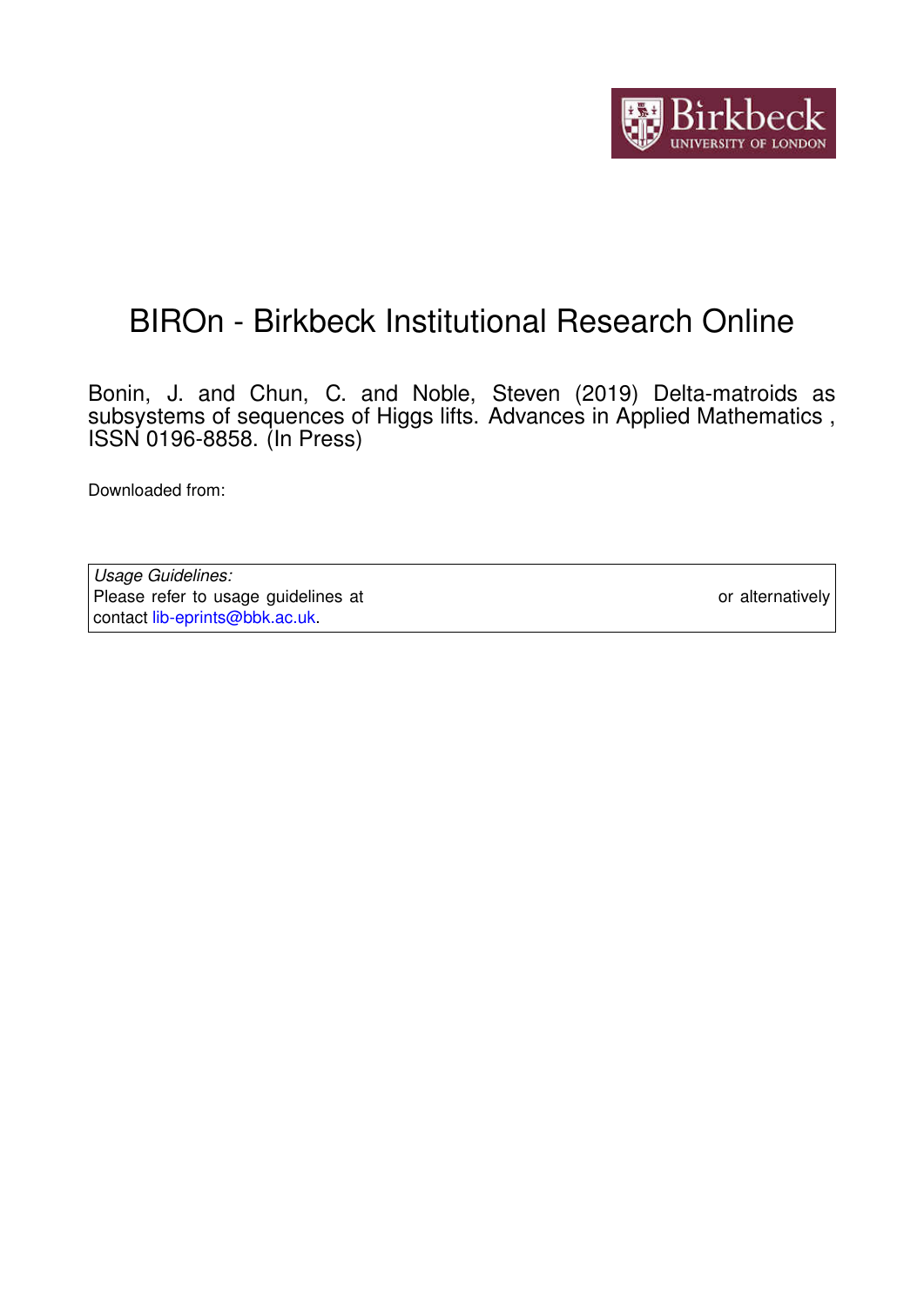## <span id="page-1-0"></span>DELTA-MATROIDS AS SUBSYSTEMS OF SEQUENCES OF HIGGS LIFTS

JOSEPH E. BONIN, CAROLYN CHUN, AND STEVEN D. NOBLE

ABSTRACT. In [\[30\]](#page-24-0), Tardos studied special delta-matroids obtained from sequences of Higgs lifts; these are the full Higgs lift delta-matroids that we treat and around which all of our results revolve. We give an excluded-minor characterization of the class of full Higgs lift delta-matroids within the class of all delta-matroids, and we give similar characterizations of two other minor-closed classes of delta-matroids that we define using Higgs lifts. We introduce a minor-closed, dual-closed class of Higgs lift delta-matroids that arise from lattice paths. It follows from results of Bouchet that all delta-matroids can be obtained from full Higgs lift delta-matroids by removing certain feasible sets; to address which feasible sets can be removed, we give an excluded-minor characterization of deltamatroids within the more general structure of set systems. Many of these excluded minors occur again when we characterize the delta-matroids in which the collection of feasible sets is the union of the collections of bases of matroids of different ranks, and yet again when we require those matroids to have special properties, such as being paving.

## 1. INTRODUCTION

A *set system* is a pair  $S = (E, \mathcal{F})$ , where E, or  $E(S)$ , is a set, called the *ground set*, and  $\mathcal F$ , or  $\mathcal F(S)$ , is a collection of subsets of E. (All set systems in this paper have finite ground sets.) The members of F are the *feasible sets*. We say that S is *proper* if  $\mathcal{F} \neq \emptyset$ , and that S is *even* if  $|X| - |Y|$  is even for all  $X, Y \in \mathcal{F}$ . A matroid M has many associated set systems with  $E = E(M)$  since we can take F to be, for example, the set  $\mathcal{B}(M)$  of its bases, or the set of its independent sets, or the set of its circuits; the first two are always proper. The first is of most interest here since the definition of a delta-matroid can be motivated by an exchange property that the bases of any matroid  $M$  satisfy, namely, for any  $B_1, B_2 \in \mathcal{B}(M)$  and for each element  $x \in B_1 - B_2$ , there is a  $y \in B_2 - B_1$  for which  $B_1 \triangle \{x, y\} \in \mathcal{B}(M)$ . To get the definition of a delta-matroid, replace the set differences by symmetric differences. Thus, as introduced by Bouchet in [\[8\]](#page-23-0), a *delta-matroid* is a proper set system  $D = (E, \mathcal{F})$  for which  $\mathcal F$  satisfies the *delta-matroid symmetric exchange axiom*:

(SE) for all triples  $(X, Y, u)$  with X and Y in F and  $u \in X \triangle Y$ , there is

a  $v \in X \triangle Y$  (perhaps u itself) such that  $X \triangle \{u, v\}$  is in F.

Just as there is a mutually-enriching interplay between matroid theory and graph theory, the theory of delta-matroids has substantial connections with the theory of embedded graphs; see [\[14,](#page-23-1) [15\]](#page-23-2).

Naturally, there are strong links between matroids and delta-matroids; below we cite several that are relevant in this paper. First, for a delta-matroid D, let  $max(\mathcal{F}(D))$  be the collection of sets in  $\mathcal{F}(D)$  that have the largest cardinality among sets in  $\mathcal{F}(D)$ , and define  $\min(\mathcal{F}(D))$  similarly. An easy application of property (SE) shows that each of  $\max(\mathcal{F}(D))$  and  $\min(\mathcal{F}(D))$  is the collection of bases of a matroid on E; we denote these matroids by  $D_{\text{max}}$  and  $D_{\text{min}}$ , respectively, and call them the *maximal* and *minimal matroids* of D.

*Date*: April 15, 2019.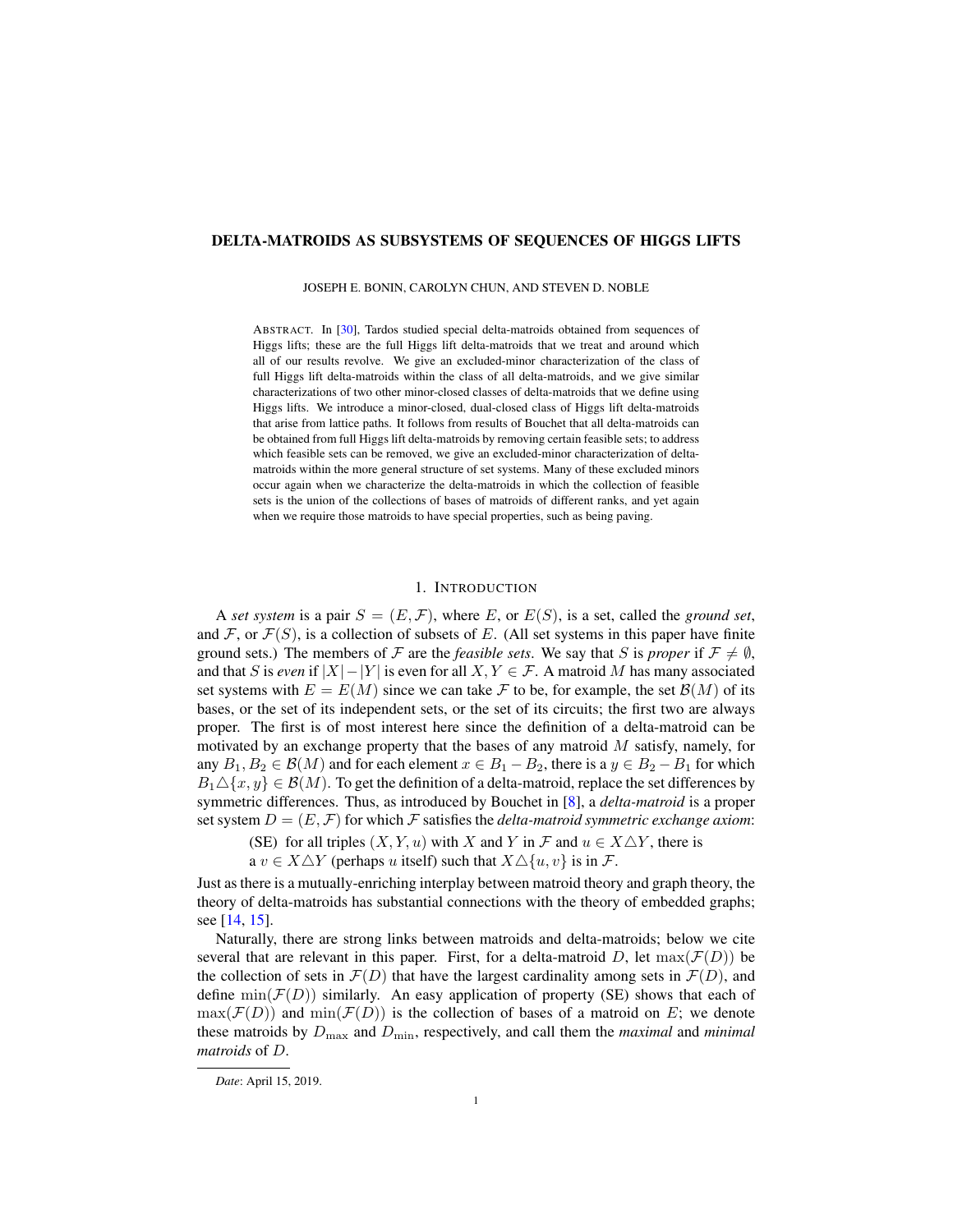A matroid Q on E is a *quotient* of a matroid L on E, or L is a *lift* of Q, if there is a matroid M and a subset X of  $E(M)$  for which  $M\setminus X = L$  and  $M/X = Q$ . The following connection between  $D_{\text{min}}$  and  $D_{\text{max}}$  was proven by Bouchet [\[11,](#page-23-3) Theorem 3.3].

<span id="page-2-1"></span>**Proposition 1.1.** *For any delta-matroid D, the matroid*  $D_{\min}$  *is a quotient of*  $D_{\max}$ *.* 

This result and the following property of  $D_{\min}$  and  $D_{\max}$  are important in our work.

<span id="page-2-0"></span>**Lemma 1.2.** If X is any feasible set in a delta matroid D, then there are bases B' of  $D_{\min}$ *and B of*  $D_{\text{max}}$  *with*  $B' \subseteq X \subseteq B$ .

In other words, in a delta-matroid, the minimal feasible sets with respect to inclusion are exactly the minimal feasible sets with respect to cardinality, and likewise for maximal. Lemma [1.2](#page-2-0) follows from [\[12,](#page-23-4) Property 4.1] and is easy to prove directly.

The converse of Proposition [1.1](#page-2-1) is true. One way to show it is to show that if  $Q$  is a quotient of L, with both matroids on the set E, and if we let  $\mathcal F$  be the set of all subsets X of E for which there are bases  $B' \in \mathcal{B}(Q)$  and  $B \in \mathcal{B}(L)$  with  $B' \subseteq X \subseteq B$ , then  $(E, \mathcal{F})$  is a delta-matroid. Such delta-matroids were studied by Tardos in [\[30\]](#page-24-0); she called them generalized matroids. In Section [3,](#page-4-0) we interpret the construction of these special delta-matroids using the Higgs lifts of  $Q$  toward  $L$ ; thus, we call such delta-matroids full Higgs lift delta-matroids. We consider beginning with a full Higgs lift delta-matroid and removing all of the feasible sets of certain cardinalities. We call this a Higgs lift deltamatroid, or an even Higgs lift delta-matroid when all of the feasible sets of one parity are removed. (See Proposition [3.1.](#page-4-1)) We give an excluded-minor characterization of Higgs lift delta-matroids (Theorem [3.4\)](#page-5-0), as well as counterparts in the full case and in the even case. In Section [4,](#page-6-0) we introduce Higgs lift delta-matroids that arise from lattice paths.

Lemma [1.2](#page-2-0) says that any delta-matroid can be obtained from a full Higgs lift deltamatroid by discarding some of the feasible sets. It is natural to ask what restrictions there are on the sets that we remove. This issue is addressed in Section [5,](#page-11-0) where we give an excluded-minor characterization of delta-matroids within the broader structure of set systems. We address the corresponding issues for even delta-matroids, for matroids, and for binary delta-matroids.

For a delta-matroid D and any integer i with  $r(D_{\min}) \le i \le r(D_{\max})$ , let  $N_i$  be the set system  $(E, {F \in \mathcal{F} : |F| = i})$ . If D is a Higgs lift delta-matroid, then each proper set system  $N_i$  is a matroid, but this need not be true for other delta-matroids. In Section [6,](#page-16-0) we characterize the delta-matroids D for which each  $N_i$  is a matroid, as well as, for instance, when each  $N_i$  is a paving matroid or a sparse paving matroid.

We follow the notation and terminology for matroids that is used in [\[27\]](#page-23-5). In the next section, we review some key points about delta-matroids, as well as some of the more specialized matroid topics that play roles throughout this paper.

### 2. BACKGROUND

Two set systems  $S = (E, \mathcal{F})$  and  $S' = (E', \mathcal{F}')$  are *isomorphic* if there is a bijection  $\phi: E \to E'$  so that, for all  $A \subseteq E$ , we have  $A \in \mathcal{F}$  if and only if  $\phi(A) \in \mathcal{F}'$ .

2.1. Minors and twists of set systems. Let  $S = (E, \mathcal{F})$  be a proper set system. An element  $e \in E$  is a *loop* of S if no set in F contains e. If e is in every set in F, then e is a *coloop*. If e is not a loop, then the *contraction of* e *from* S, written S/e, is given by

$$
S/e = (E - e, \{F - e : e \in F \in \mathcal{F}\}).
$$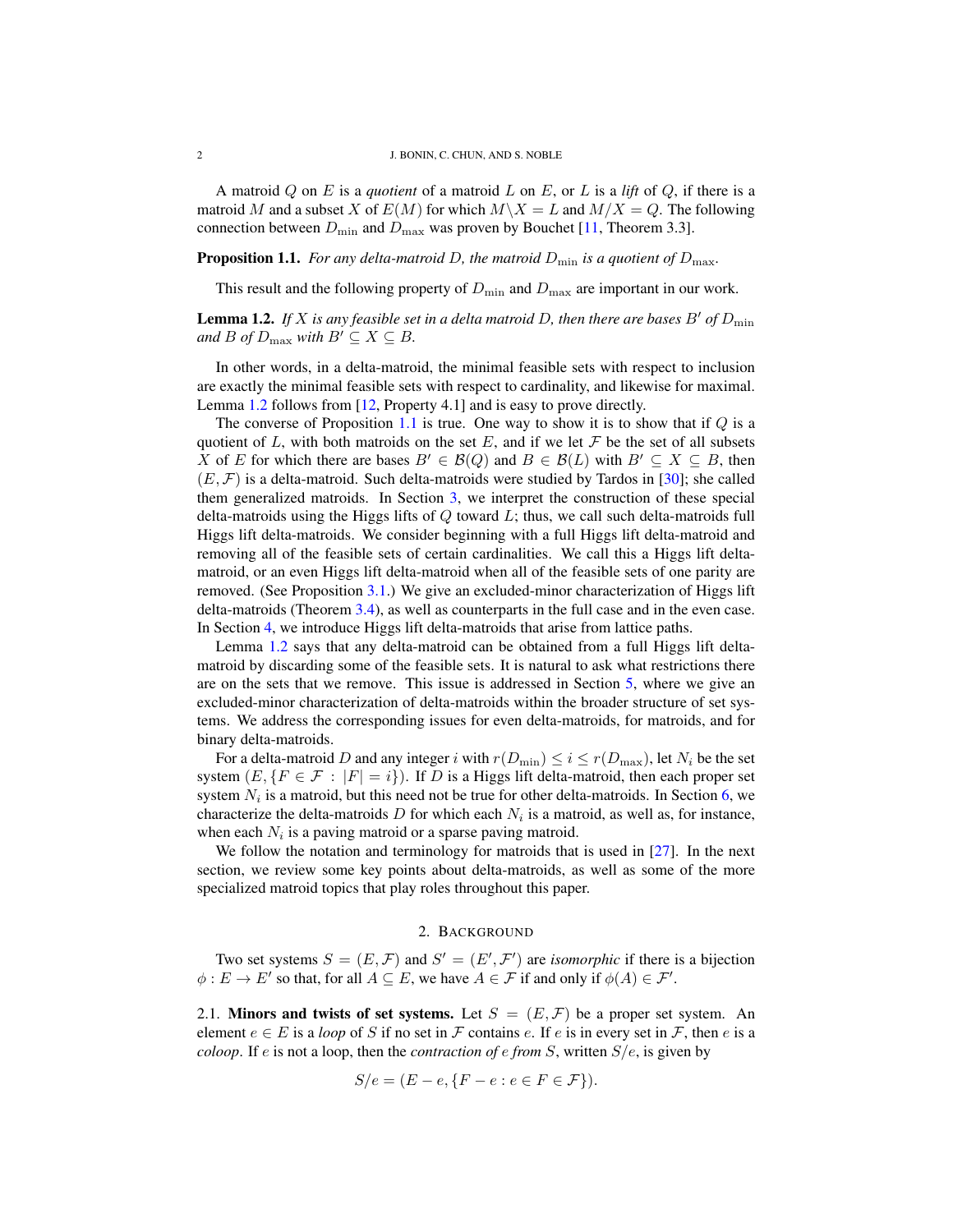(As in matroid theory, we usually omit set brackets from singleton sets.) If  $e$  is not a coloop, then the *deletion of e from* S, written  $S \e$ , is given by

$$
S \backslash e = (E - e, \{ F \subseteq E - e : F \in \mathcal{F} \}).
$$

If e is a loop or a coloop, then one of  $S/e$  and  $S \e$  has already been defined, so we can set  $S/e = S \e$ . Any sequence of deletions and contractions, starting from S, gives a set system  $S'$ , called a *minor* of  $S$ . Each minor of  $S$  is a proper set system. Note that if  $S$  is even, then so are its minors.

A collection C of proper set systems is *minor closed* if every minor of every member of C is in C. Given such a collection C, a proper set system S is an *excluded minor* for C if  $S \notin \mathcal{C}$  and all other minors of S are in C. A proper set system belongs to C if and only if none of its minors is isomorphic to an excluded minor for  $C$ . Thus, the excluded minors determine  $\mathcal{C}$ ; they are the minor-minimal obstructions to membership in  $\mathcal{C}$ .

The order in which elements are deleted or contracted can matter since, for instance, contracting an element e can turn a non-loop of S into a loop of  $S/e$ . For example, if  $S = (\{a, b, c, d\}, \{a, b\}, \{c, d\})$ , then c is a loop of  $S/a$  and  $S/a/c = (\{b, d\}, \{b\})$ , whereas a is a loop of  $S/c$  and  $S/c/a = (\{b, d\}, \{d\})$ . However, for disjoint subsets X and Y of E, if some set in  $\mathcal F$  is disjoint from X and contains Y, then the deletions and contractions in  $S\X/Y$  can be done in any order, and

<span id="page-3-0"></span>(1) 
$$
S\setminus X/Y = (E - (X \cup Y), \{F - Y : F \in \mathcal{F} \text{ and } Y \subseteq F \subseteq E - X\}).
$$

We next show that all minors of a proper set system are of this type.

<span id="page-3-1"></span>**Lemma 2.1.** For any minor S' of a proper set system  $S = (E, \mathcal{F})$ , there are disjoint *subsets* X and Y of E for which (i) some set in F is disjoint from X and contains Y, and (ii)  $S' = S\{\frac{X}{Y}$ *. Thus, S' is given by equation* [\(1\)](#page-3-0)*.* 

*Proof.* Suppose we get S' from S by, for each of  $e_1, e_2, \ldots, e_k$  in turn, either deleting or contracting  $e_i$ , giving the sequence of minors  $S_0 = S, S_1, S_2, \dots, S_k = S'$ . Let X be the set of elements  $e_i$  in  $\{e_1, e_2, \ldots, e_k\}$  that satisfy at least one of the following conditions:

(1)  $e_i$  is a loop of  $S_{i-1}$  (so  $S_i = S_{i-1} \backslash e_i$ ), or

(2)  $e_i$  is not a coloop of  $S_{i-1}$  and  $S_i = S_{i-1}\backslash e_i$ .

Let  $Y = \{e_1, e_2, \ldots, e_k\} - X$ , so for each  $e_j \in Y$ , either  $e_j$  is a coloop of  $S_{j-1}$  (so  $S_j = S_{j-1}/e_j$ , or  $e_j$  is not a loop of  $S_{j-1}$  and  $S_j = S_{j-1}/e_j$ . Thus, to get S' from S, for  $e_1, e_2, \ldots, e_k$  in turn, delete each  $e_i \in X$  and contract each  $e_i \in Y$ . By the definitions of X, Y, and these operations, if F is a feasible set of S', then  $F \cup Y \in \mathcal{F}$ , so assertion (i) holds. Given the remarks above, the remaining assertions now follow.

Bouchet and Duchamp [\[12\]](#page-23-4) showed that if S is a delta-matroid and  $S' = S\X/Y$ , then  $S'$  is a delta-matroid and  $S'$  is independent of the order of the deletions and contractions.

For  $A \subseteq E$ , the *twist of* S *on* A, which is also called the *partial dual of* S *with respect to* A, denoted  $S \times A$ , is given by

$$
S * A = (E, \{ F \bigtriangleup A : F \in \mathcal{F} \}).
$$

Note that  $S/e = (S * e) \e$  and  $(S * A) * A = S$ . The *dual*  $S^*$  of S is  $S * E$ . Note that twists of even set systems are even. However, apart from the dual, the twists of a matroid  $(E(M), \mathcal{B}(M))$  are generally not matroids, as discussed in [\[15,](#page-23-2) Theorem 3.4].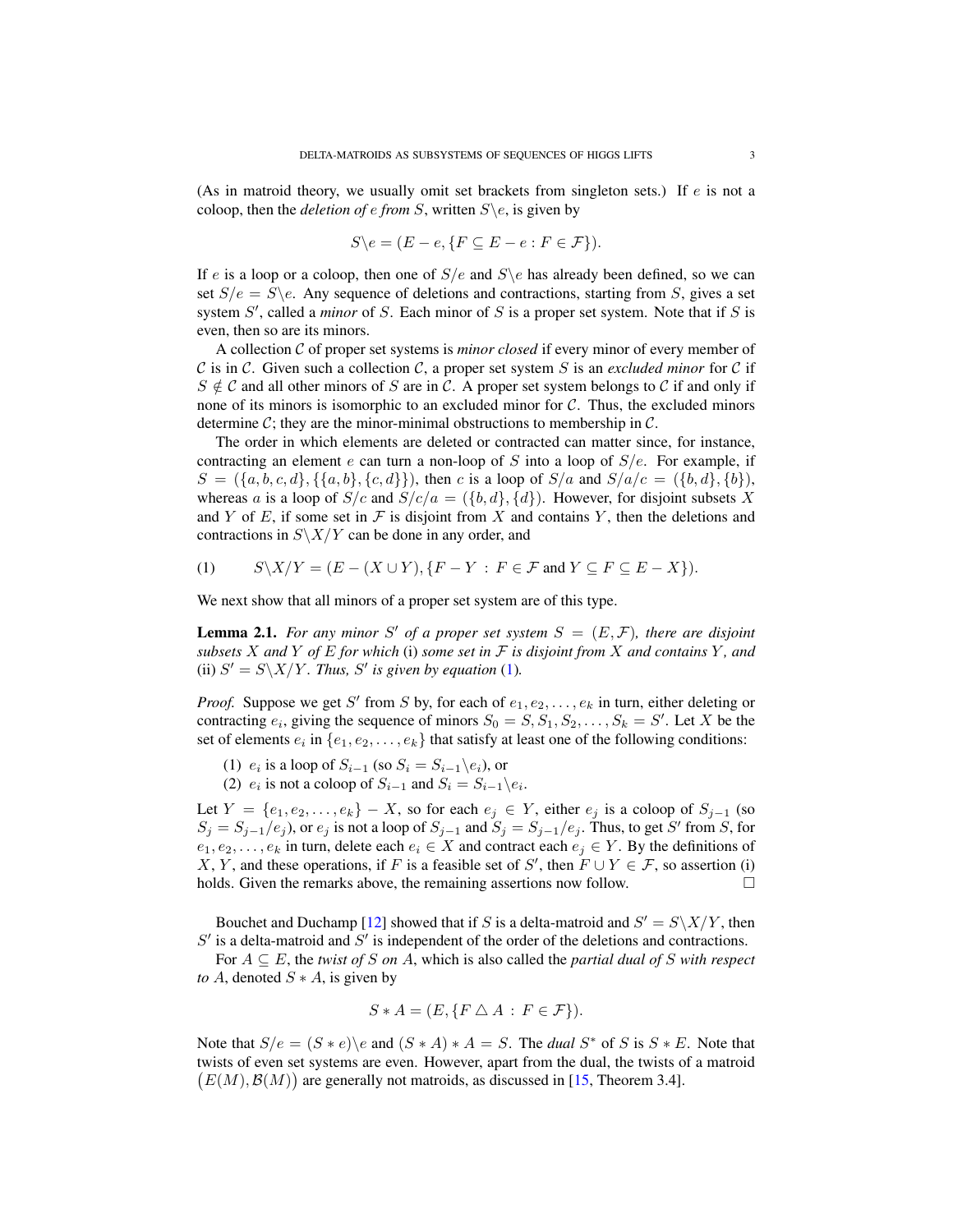2.2. Quotients, lifts, and Higgs lifts. We will use the following result about quotients, which is well known (see, e.g., [\[13,](#page-23-6) [27\]](#page-23-5)).

<span id="page-4-4"></span>Lemma 2.2. *For matroids* Q *and* L *on* E*, the statements below are equivalent.*

- (1) *The matroid* Q *is a quotient of* L*.*
- (2) The matroid  $L^*$  is a quotient of  $Q^*$ .
- <span id="page-4-3"></span>(3) *Each circuit of* L *is a union of circuits of* Q*.*
- <span id="page-4-5"></span>(4) *For each basis* B *of* L *and element*  $e \in E - B$ *, there is a basis* B' *of* Q *with*  $B' \subseteq B$  and

$$
\{f : (B' \cup e) - f \text{ is a basis of } Q\} \subseteq \{f : (B \cup e) - f \text{ is a basis of } L\}.
$$

We will use Higgs lifts, for which we recall only the background we need. (See [\[7,](#page-23-7) [13,](#page-23-6) [23\]](#page-23-8) for more about this construction.) Let Q be a quotient of L on E and set  $k =$  $r(L) - r(Q)$ . For each integer i with  $0 \le i \le k$ , the function  $r_i$  that is defined by

(2) 
$$
r_i(X) = \min\{r_Q(X) + i, r_L(X)\},\
$$

for  $X \subseteq E$ , is the rank function of a matroid on E; this matroid is the *i-th Higgs lift of* Q *toward* L and is denoted  $H_{Q,L}^i$ . Its bases are the sets of size  $r(Q) + i$  that span Q and are independent in  $L$ , or, equivalently, contain a basis of  $Q$  and are themselves contained in a basis of L. It follows that if  $0 \le i \le j \le k$ , then  $H_{Q,L}^j$  is the  $(j - i)$ -th Higgs lift of  $H_{Q,L}^{i}$  toward L. The matroid  $H_{Q,L}^{i}$  is the freest (i.e., greatest in the weak order) quotient of L that has Q as a quotient and has rank  $r(Q) + i$ . Higgs lifts commute with minors and duals, as we state next. (See [\[7,](#page-23-7) Propositions 2.2 and 2.6] for proofs.) So that we do not need to restrict i and j below, as is common we set  $H_{Q,L}^i$  to L when  $i > k$ , and to Q when  $i < 0$ .

<span id="page-4-2"></span>**Lemma 2.3.** *If Q is a quotient of L and*  $i + j = r(L) - r(Q)$ *, then*  $(H_{Q,L}^i)^* = H_{L^*,Q^*}^j$ *. Also, if*  $X \subseteq E$ *, then*  $(H_{Q,L}^i)|X = H_{Q|X,L|X}^i$  and  $(H_{Q,L}^i)/X = H_{Q/X,L/X}^{i-t}$  where  $t = r_L(X) - r_Q(X)$ .

## 3. HIGGS LIFT DELTA-MATROIDS

<span id="page-4-0"></span>It is often useful to view a simple graph on  $n$  vertices as a subgraph of the maximal such graph,  $K_n$ . Similarly, a rank-r simple matroid that is representable over  $GF(q)$  can be seen as a restriction of the maximal such matroid,  $PG(r-1, q)$ . In that spirit, by the next two results we can view each delta-matroid  $D$  as coming from the maximal delta-matroid that has the same minimal and maximal matroids as  $D$ . These maximal delta-matroids correspond to the case  $K = \{0, 1, \ldots, k\}$  in the next result. This result shows that the converse of Proposition [1.1](#page-2-1) holds.

<span id="page-4-1"></span>**Proposition 3.1.** *Fix a matroid* L *on* E *and a quotient* Q *of* L. Set  $k = r(L) - r(Q)$  *and let* K *be a subset of* {0, 1, 2, . . . , k} *for which* {0, 1, 2, . . . , k} − K *contains no pair of consecutive integers. Then the union*

$$
\mathcal{F} = \bigcup_{i \in K} \mathcal{B}(H_{Q,L}^i)
$$

*of the sets of bases of the Higgs lifts*  $H_{Q,L}^i$  *of*  $Q$  *towards L, indexed by the elements of*  $K$ *, is the set of feasible sets of a delta-matroid on* E*.*

*Proof.* With the first part of Lemma [2.3](#page-4-2) and the observation that  $H_{Q,L}^i, H_{Q,L}^{i+1}, \ldots, H_{Q,L}^j$ are the Higgs lifts of  $H_{Q,L}^i$  toward  $H_{Q,L}^j$ , we may assume that  $\{0,k\} \subseteq K$ , and it suffices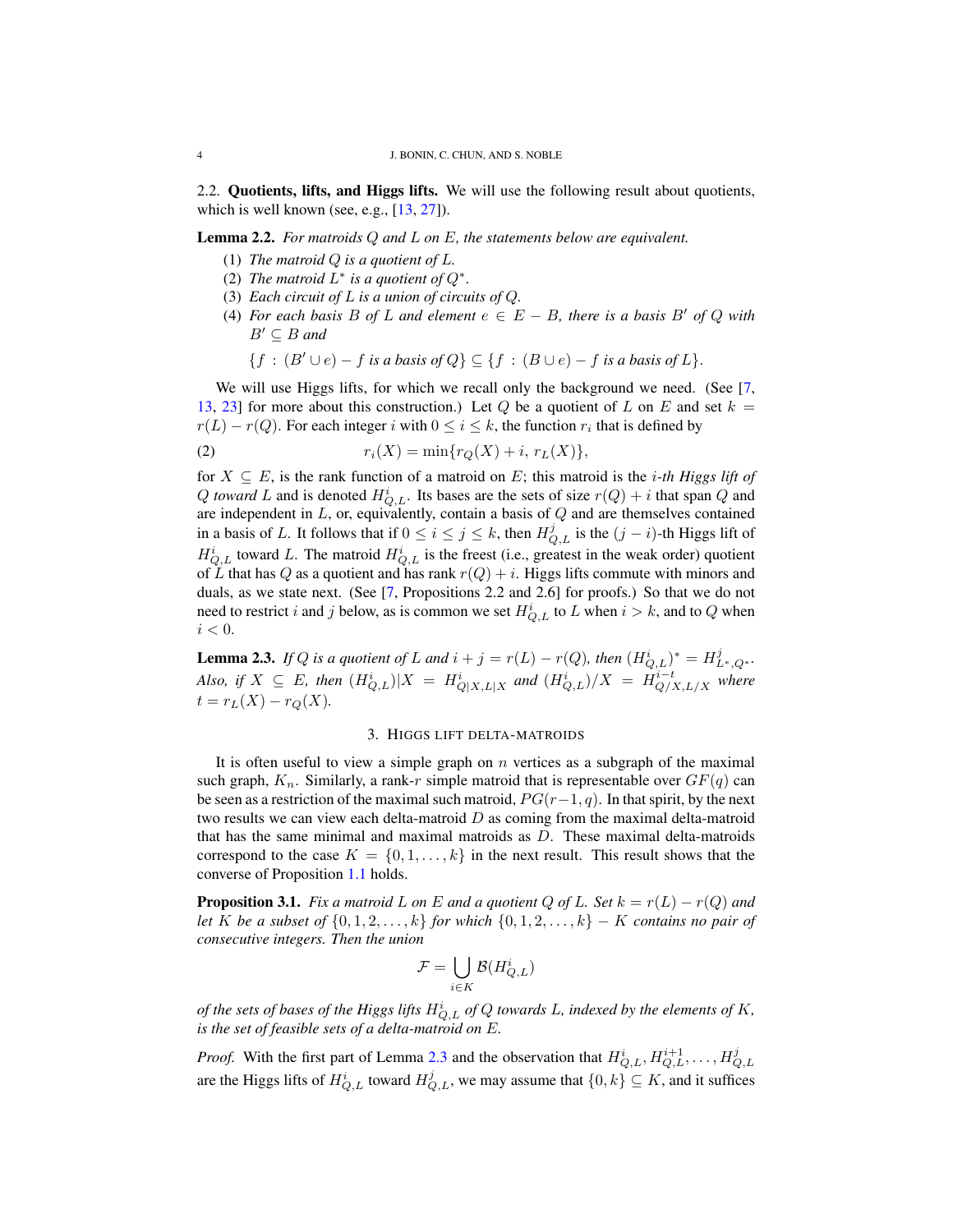to check property (SE) for all triples  $(X, Y, u)$ , where  $X \in \mathcal{B}(Q)$  and  $Y \in \mathcal{B}(L)$  and  $u \in X \triangle Y$ . Bases of L span Q, so Y spans Q. If  $u \in X - Y$ , then, since Y spans Q, there is a  $v \in Y - X$  for which  $(X - u) \cup v$  is a basis of Q, so property (SE) holds. Now assume that  $u \in Y - X$ . Note that by the hypothesis, K contains either 1 or 2. First assume that  $X \cup u$  is independent in L. Thus,  $X \cup u$  is a basis of  $H_{Q,L}^1$ , so taking  $v = u$ verifies property (SE) if 1 is in K. Note that  $X \cup u$  is independent in  $H_{Q,L}^2$  and Y spans  $H_{Q,L}^2$ , so there is a  $v \in Y - (X \cup u)$  with  $X \cup \{u, v\} \in \mathcal{B}(H_{Q,L}^2)$ , so property (SE) holds if 2 is in K. Now assume that  $X \cup u$  is dependent in L, so it contains a unique circuit, say C, of L. Since Y is a basis of L, we have  $C \nsubseteq Y$ , so fix a  $v \in C - Y$ . By part [\(3\)](#page-4-3) of Lemma [2.2,](#page-4-4) C is a union of circuits of Q, and since X is a basis of Q, the set  $X \cup u$ contains a unique circuit of Q, so C is a circuit of Q. Now  $v \in X - Y$  and  $(X \cup u) - v$  is a basis of  $Q$ , as needed.

We call the delta-matroids identified in Proposition [3.1](#page-4-1) *Higgs lift delta-matroids*. If  $K = \{0, 1, 2, \ldots, k\}$ , we have the *full Higgs lift delta-matroid of the pair*  $(Q, L)$ ; they were studied by Tardos [\[30\]](#page-24-0), who called them generalized matroids, and more recently in [\[18\]](#page-23-9), where they are called saturated delta-matroids. If  $k$  and all elements of  $K$  are even, we have the *even Higgs lift delta-matroid of the pair* (Q, L).

It is straightforward to obtain the following characterization of the feasible sets in a Higgs lift delta-matroid.

<span id="page-5-1"></span>**Lemma 3.2.** A delta-matroid  $D = (E, \mathcal{F})$  is a Higgs lift delta-matroid if and only if, for *every set*  $F \subseteq E$ *, one of the following holds:* 

- (1) *no set in*  $\mathcal F$  *has cardinality*  $|F|$  *or*
- (2)  $F \in \mathcal{F}$  *exactly when there exist sets*  $A \in \mathcal{B}(D_{\min})$  *and*  $B \in \mathcal{B}(D_{\max})$  *such that*  $A \subseteq F \subseteq B$ .

The next result follows from Lemma [1.2](#page-2-0) and the description of the bases of Higgs lifts.

<span id="page-5-2"></span>**Corollary 3.3.** *If* X *is a feasible set in a delta-matroid* D *and*  $i = |X| - r(D_{\min})$ *, then* X *is a basis of the* i*-th Higgs lift of* Dmin *toward* Dmax*. Thus,* D *is obtained from the full Higgs lift delta-matroid of the pair*  $(D_{\min}, D_{\max})$  *by removing some feasible sets that are not in*  $\mathcal{B}(D_{\min}) \cup \mathcal{B}(D_{\max})$ .

Theorem [5.1](#page-13-0) addresses the question of which feasible sets of the Higgs lift delta-matroid of a pair  $(Q, L)$  can be removed to yield delta-matroids.

Now we give an excluded-minor characterization of Higgs lift delta-matroids. We will use the following seven delta-matroids:

- $U_1 = (\{a, b\}, \{b, \{a\}, \{a, b\}\}),$
- $U_2 = (\{a, b, c\}, \{\emptyset, \{c\}, \{a, b\}, \{a, b, c\}\}),$

and, for  $3 \le i \le 7$ , the even delta-matroid  $U_i$  has ground set  $E = \{a, b, c, d\}$  and its feasible sets are  $\emptyset$ , E, and the 2-element sets given by the edges of the graph  $G_i$  in Figure [1.](#page-6-1)

<span id="page-5-0"></span>Theorem 3.4. *A delta-matroid is a Higgs lift delta-matroid if and only if it has no minor isomorphic to any of*  $U_1, U_2, \ldots, U_7$ .

The proof of the theorem is postponed until Section [5.](#page-11-0) This result gives part of the next corollary; the rest is easy to check. The duality assertion uses the first part of Lemma [2.3.](#page-4-2)

Corollary 3.5. *The classes of Higgs lift delta-matroids, full Higgs lift delta-matroids, and even Higgs lift delta-matroids are closed under minors and duals.*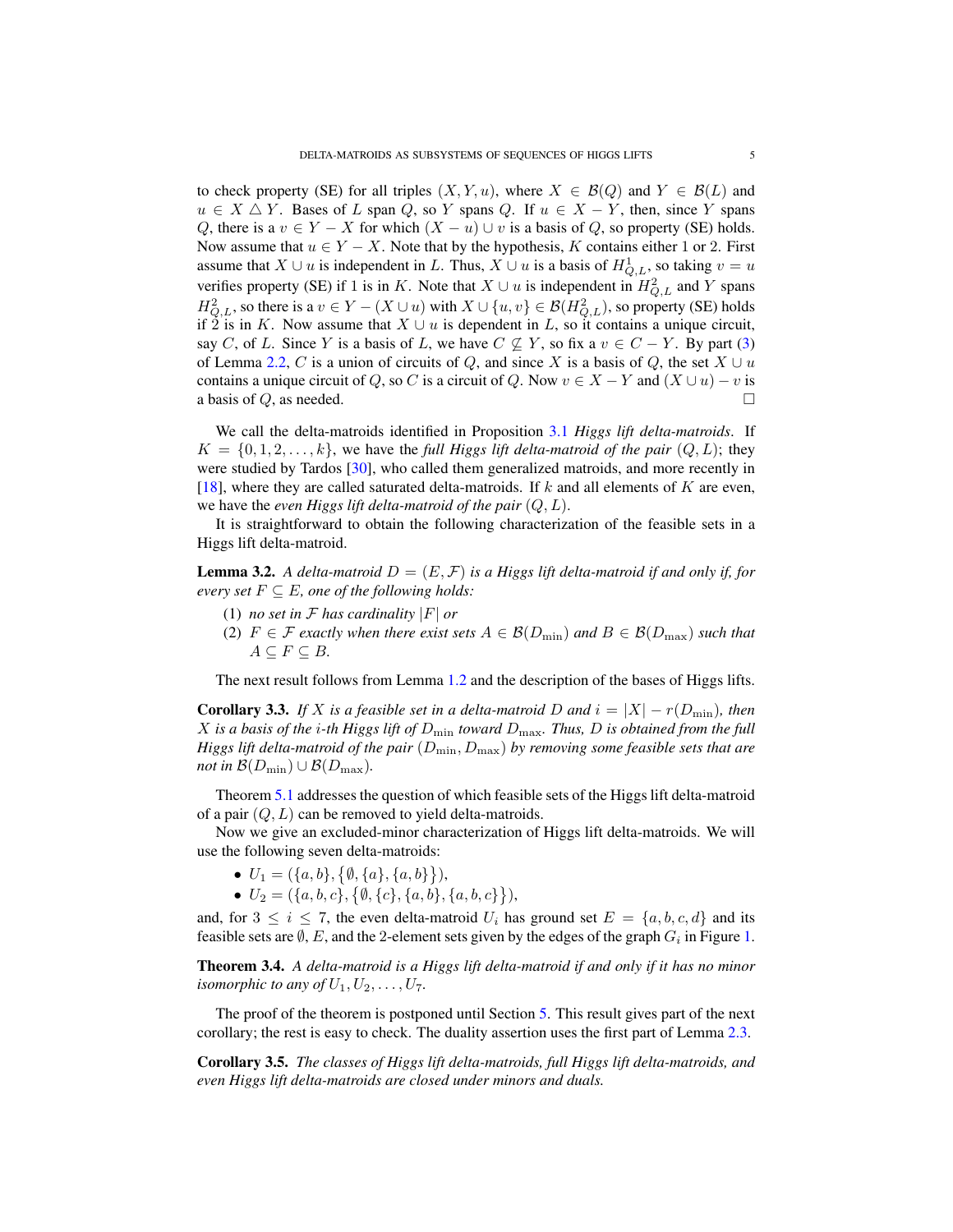

<span id="page-6-1"></span>FIGURE 1. The graphs whose edges give the proper, nonempty feasible sets of  $U_3$ ,  $U_4$ ,  $U_5$ ,  $U_6$ , and  $U_7$ , respectively.

Let  $S_2$  be the delta-matroid  $(\{a, b\}, \{\emptyset, \{a, b\}\})$ . We now characterize full Higgs lift delta-matroids and even Higgs lift delta-matroids by their excluded minors.

Corollary 3.6. *A delta-matroid is a full Higgs lift delta-matroid if and only if it contains no minor isomorphic to*  $U_1$  *or*  $S_2$ *.* 

*Proof.* It is straightforward to check that  $U_1$  and  $S_2$  are excluded minors for the class of full Higgs lift delta-matroids.

Suppose that the delta-matroid  $D = (E, \mathcal{F})$  is not a full Higgs lift delta-matroid. If D is not a Higgs lift delta-matroid, then it has a minor in  $\{U_1, U_2, \ldots, U_7\}$  and each of  $U_2, U_3, \ldots, U_7$  has a minor isomorphic to  $S_2$ . Suppose that D is a Higgs lift deltamatroid but not a full Higgs lift delta-matroid. For i with  $0 \le i \le r(D_{\text{max}}) - r(D_{\text{min}})$ , let  $N_i$  be the set system  $(E, {F \in \mathcal{F} : |F| = i + r(D_{\text{min}})}$ . Then for some i with  $0 < i < r(D_{\text{max}}) - r(D_{\text{min}})$ , the set system  $N_i$  is improper. Both  $N_{i-1}$  and  $N_{i+1}$  must be proper in order for D to be a delta-matroid. Choose bases  $B_Q$  and  $B_L$  of  $D_{\text{min}}$  and  $D_{\text{max}}$ respectively with  $B_Q \subseteq B_L$ . Then there are sets X and Y belonging to  $N_{i-1}$  and  $N_{i+1}$ respectively, satisfying  $B_Q \subseteq X \subseteq Y \subseteq B_L$ . So  $D/X \setminus (E-Y)$  is isomorphic to  $S_2$ . □

The next corollary follows because a delta-matroid is both even and a Higgs lift deltamatroid if and only if it is an even Higgs lift delta-matroid.

Corollary 3.7. *An even delta-matroid is an even Higgs lift delta-matroid if and only if it contains no minor isomorphic to*  $U_3$ ,  $U_4$ ,  $U_5$ ,  $U_6$ , or  $U_7$ .

#### 4. LATTICE PATH DELTA-MATROIDS

<span id="page-6-0"></span>In this section we define a class of full Higgs lift delta-matroids using lattice paths. This is a natural direction in which to extend the theory of lattice path matroids, which has proven to be a rich vein; for instance, see [\[1,](#page-23-10) [3,](#page-23-11) [5,](#page-23-12) [16,](#page-23-13) [17,](#page-23-14) [19,](#page-23-15) [21,](#page-23-16) [22,](#page-23-17) [25,](#page-23-18) [26,](#page-23-19) [28,](#page-23-20) [29\]](#page-23-21). The concrete nature of the delta-matroids defined below may help readers get a better handle on delta-matroids, and it may suggest new avenues of investigation.

We first recall lattice path matroids from [\[6\]](#page-23-22). (See Figure [2](#page-7-0) for illustrations.) The lattice paths that we consider are sequences of steps in  $\mathbb{R}^2$ , each of unit length, each going north, N, or east, E. Fix two lattice paths P and Q from  $(0, 0)$  to a point  $(m, r)$ , where P never rises above Q. Thus, for each i with  $1 \leq i \leq r$ , if the ith north step of P is in position  $b_i$ in P, and the *i*th north step of Q is in position  $a_i$  in Q, then  $a_i \leq b_i$ . The paths P and Q bound a region  $\mathcal R$  in  $\mathbb R^2$ ; let  $\mathcal P$  be the set of lattice paths from  $(0,0)$  to  $(m,r)$  that remain in R. For  $P' \in \mathcal{P}$ , viewed as a word in the alphabet  $\{E, N\}$ , let  $b(P')$  be the set of positions in  $P'$  where N occurs. Note that the position, in a lattice path, of any step that ends at  $(s, t)$ is  $s + t$ , so if we put the label  $s + t$  on the line segment (a north step) from  $(s, t - 1)$  to  $(s, t)$ , then  $b(P')$  is the set of labels on the north steps in the path  $P'$ . As shown in [\[6\]](#page-23-22), the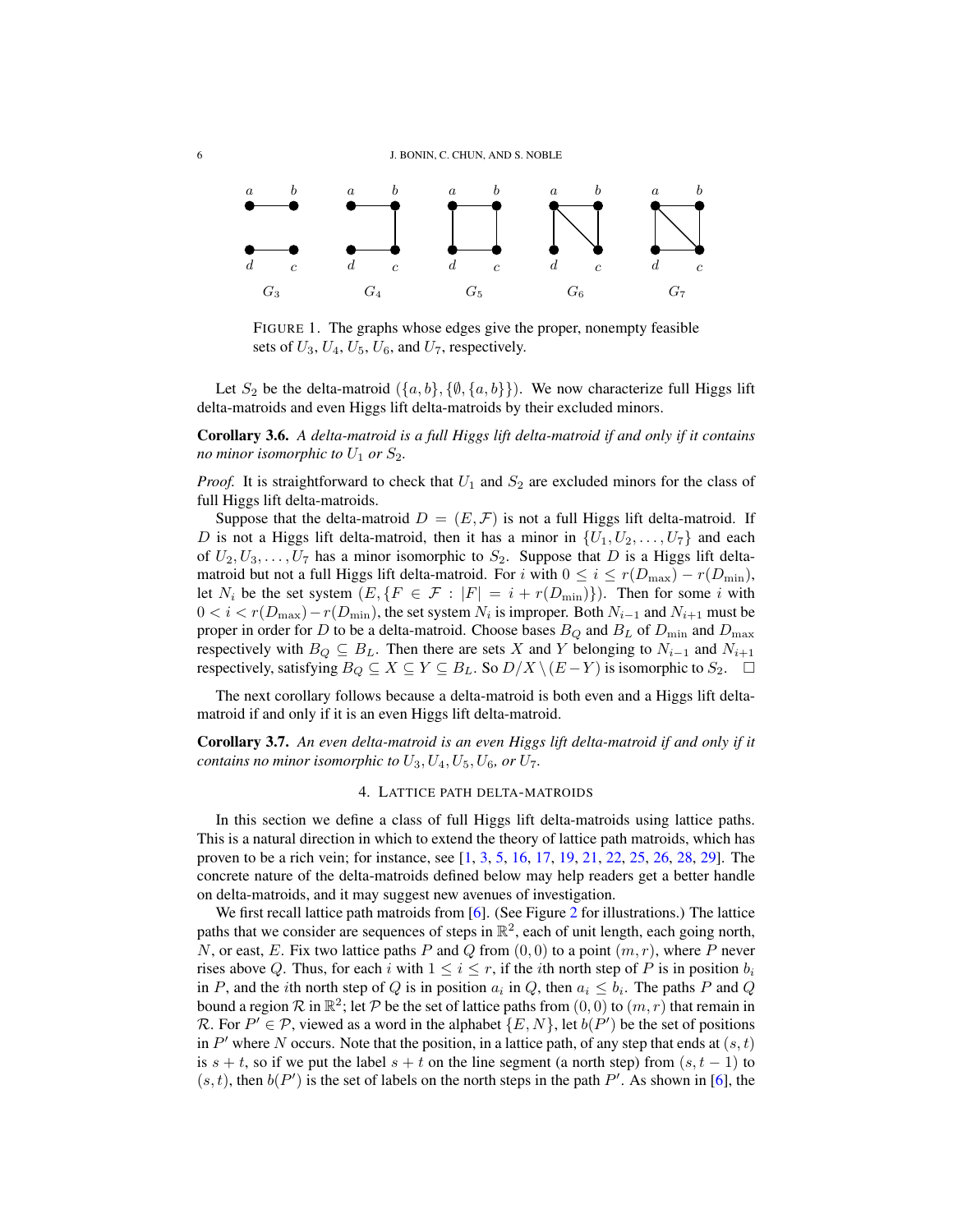<span id="page-7-0"></span>DELTA-MATROIDS AS SUBSYSTEMS OF SEQUENCES OF HIGGS LIFTS  $7$ 



FIGURE 2. Examples of (a) the region of interest, (b) the lattice path matroid it gives, which is the transversal matroid that has the presentation  $\{\{1, 2, 3\}, \{2, \ldots, 6\}, \{5, \ldots, 8\}, \{8, 9\}\},$  (c) a quotient of that matroid, and (d) a region that yields the quotient.

set  $\{b(P') : P' \in \mathcal{P}\}\$ is the set of bases of a transversal matroid, denoted by  $M[P,Q]$ , and one presentation of this transversal matroid is given by  $\{\{a_i, a_i + 1, \ldots, b_i\} : 1 \le i \le r\};$ these sets are the sets of labels on the North steps in a fixed row of the lattice path diagram. A lattice path matroid is a matroid that is isomorphic to some such matroid  $M[P,Q]$ .

To extend this construction to delta-matroids, we take regions that are bounded by a pair of lattice paths as Figure [3](#page-8-0) illustrates. Specifically, we have four lattice points  $s_P = (0, 0)$ ,  $s_Q = (-d, d), t_Q = (u, v)$ , and  $t_P = (u + c, v - c)$  where  $v - c \ge d$  and  $u, c, d \ge 0$ , and two lattice paths, P from  $s_P$  to  $t_P$ , and Q from  $s_Q$  to  $t_Q$ , with P never crossing Q. These two paths, the line through  $s_P$  and  $s_Q$ , and that through  $t_P$  and  $t_Q$ , bound a region in  $\mathbb{R}^2$ , which we denote by R. Label the lattice points between  $s_P$  and  $s_Q$  as shown, and do likewise for those between  $t_P$  and  $t_Q$ . We label each north step in R from 1 to  $u + v$ according to the sum of the coordinates of its higher endpoint, and we let  $E$  be the set  $\{1, 2, \ldots, u + v\}$  of all such labels. Let P be the set of lattice paths from some  $s_i$  to some  $t_j$  that remain in R. With each path  $P' \in \mathcal{P}$ , let  $b(P')$  be the set of labels on its north steps. The set

$$
\{b(P')\,:\,P'\in\mathcal{P}\text{ going from }s_Q\text{ to }t_P\}
$$

is the set of bases of a lattice path matroid on E, which we denote by  $M(\mathcal{R}_{\text{min}})$ . Likewise,

 ${b(P') : P' \in \mathcal{P} \text{ going from } s_P \text{ to } t_Q}$ 

is the set of bases of a lattice path matroid on E, which we denote by  $M(\mathcal{R}_{\text{max}})$ . Below we show that  $M(\mathcal{R}_{\text{min}})$  is a quotient of  $M(\mathcal{R}_{\text{max}})$  and that the sets  $b(P')$ , over all  $P' \in \mathcal{R}$ , are the feasible sets of the full Higgs lift delta-matroid for this pair of matroids. It is not hard to check that there is no region R for which  $M(\mathcal{R}_{\text{max}})$  and  $M(\mathcal{R}_{\text{min}})$  are isomorphic to the two matroids in Figure [2.](#page-7-0) Thus, this construction does not yield all quotient-lift pairs of lattice path matroids.

<span id="page-7-1"></span>Proposition 4.1. *With the notation above,*

- (1)  $M(\mathcal{R}_{\text{min}})$  *is a quotient of*  $M(\mathcal{R}_{\text{max}})$ *, and*
- (2) the map  $P' \mapsto b(P')$  is a surjection from P onto the set of feasible sets of the full *Higgs lift delta-matroid of the pair*  $(M(\mathcal{R}_{\text{min}}), M(\mathcal{R}_{\text{max}}))$ .

*Proof.* Let B be a basis of  $M(\mathcal{R}_{\text{max}})$ . Fix e in  $E - B$ . We will verify the condition in part [\(4\)](#page-4-5) of Lemma [2.2.](#page-4-4) View B as a lattice path, say  $B = b(P_B)$ . To get the required basis B' of  $M(\mathcal{R}_{\text{min}})$  (viewed as a lattice path,  $P_{B}$ ), take east steps from  $s_Q$  until  $P_B$ is reached, then follow  $P_B$  until a final sequence of east steps goes directly to  $t_P$ . (See Figure [4.](#page-8-1)) Assume that  $f \in B'$  and  $(B' \cup e) - f$  is a basis of  $M(\mathcal{R}_{\text{min}})$ . Note that paths  $P_B$  and  $P_{B'}$  share step f. Figure [5](#page-9-0) compares the paths that correspond to B' and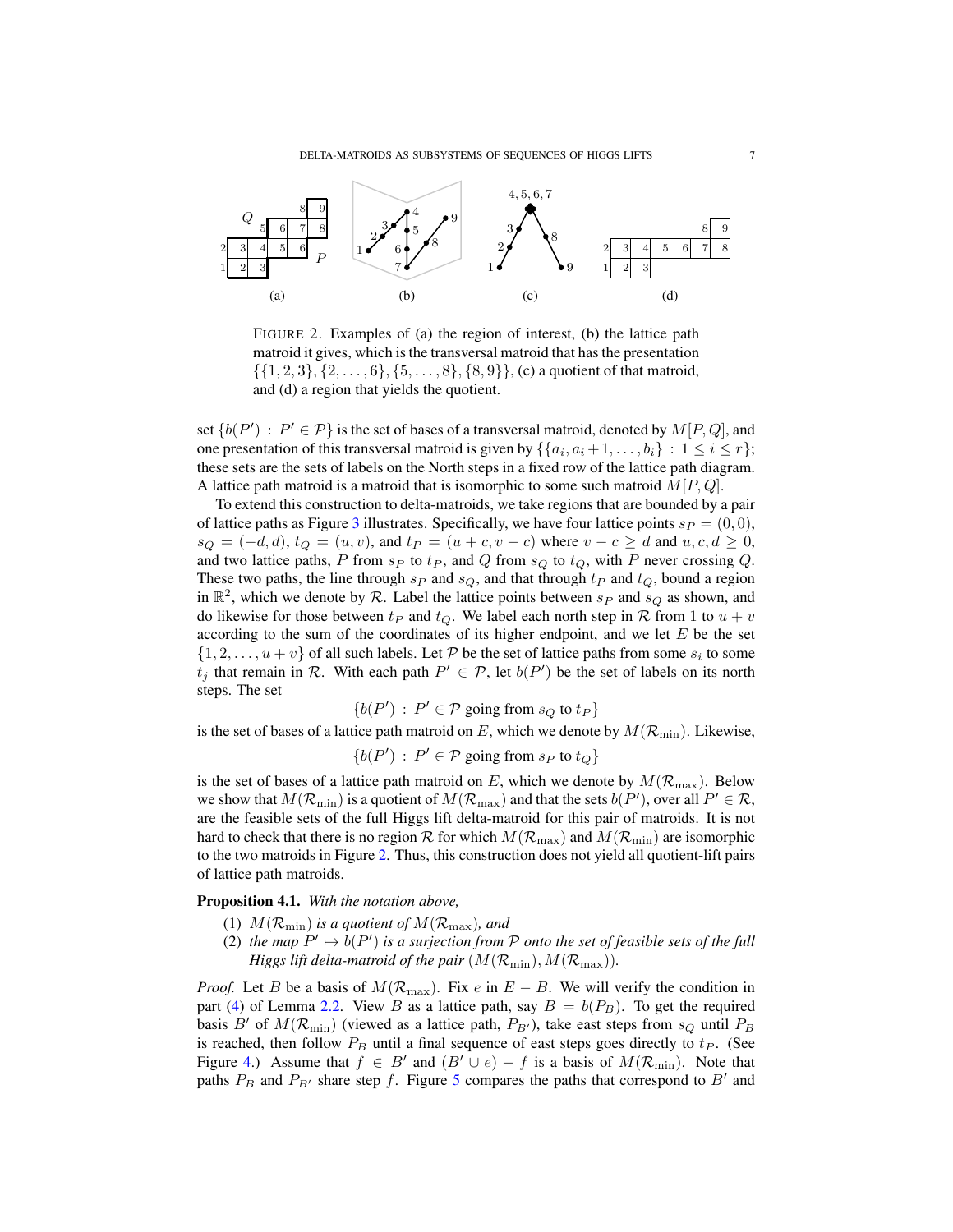

FIGURE 3. Above, a typical region of interest. Below, the lattice path representations of the two associated lattice path matroids,  $M(\mathcal{R}_{\max})$ and  $M(\mathcal{R}_{\text{min}})$ .

<span id="page-8-1"></span><span id="page-8-0"></span>

FIGURE 4. A sketch of how to get the path  $P_{B'}$  (dashed) from  $P_B$  (in gray) in the proof of Proposition [4.1.](#page-7-1)

 $(B' \cup e) - f$ . It follows that if  $P_B$  and  $P_{B'}$  share step e, then since the path corresponding to  $(B' \cup e)-f$  stays in  $\mathcal R$ , and between steps e and f the paths that correspond to  $(B' \cup e)-f$ and  $(B \cup e) - f$  are identical, we have  $(B \cup e) - f \in \mathcal{P}$ . If  $P_B$  and  $P_{B'}$  do not share step e, then we may assume by symmetry that e is after the last step that  $P_B$  and  $P_{B'}$  share. In this case the modifications of  $P_B$  and  $P_{B'}$  to get the paths for  $(B \cup e)-f$  and  $(B' \cup e)-f$ differ just in the sort of regions that are shaded with hatch lines in Figure [4,](#page-8-1) which are in R. Thus, these paths stay in R, so  $(B \cup e) - f \in \mathcal{P}$  and assertion (1) holds.

For part (2), consider a path  $P' \in \mathcal{P}$ , say from  $s_u$  to  $t_v$ , as in Figure [6.](#page-9-1) A subpath of  $P'$ goes from a point with the same y-coordinate as  $s_Q$  to one with the same y-coordinate as  $t_P$ , and the set of labels on the north steps in that subpath is clearly a basis of  $M(\mathcal{R}_{\text{min}})$ . Figure [6](#page-9-1) shows how to create a path P'' from  $s_P$  to  $t_Q$  with  $b(P') \subseteq b(P'')$ . Thus, for each path P' in P, the set  $b(P')$  is a basis of a Higgs lift of  $M(\mathcal{R}_{\text{min}})$  to  $M(\mathcal{R}_{\text{max}})$ .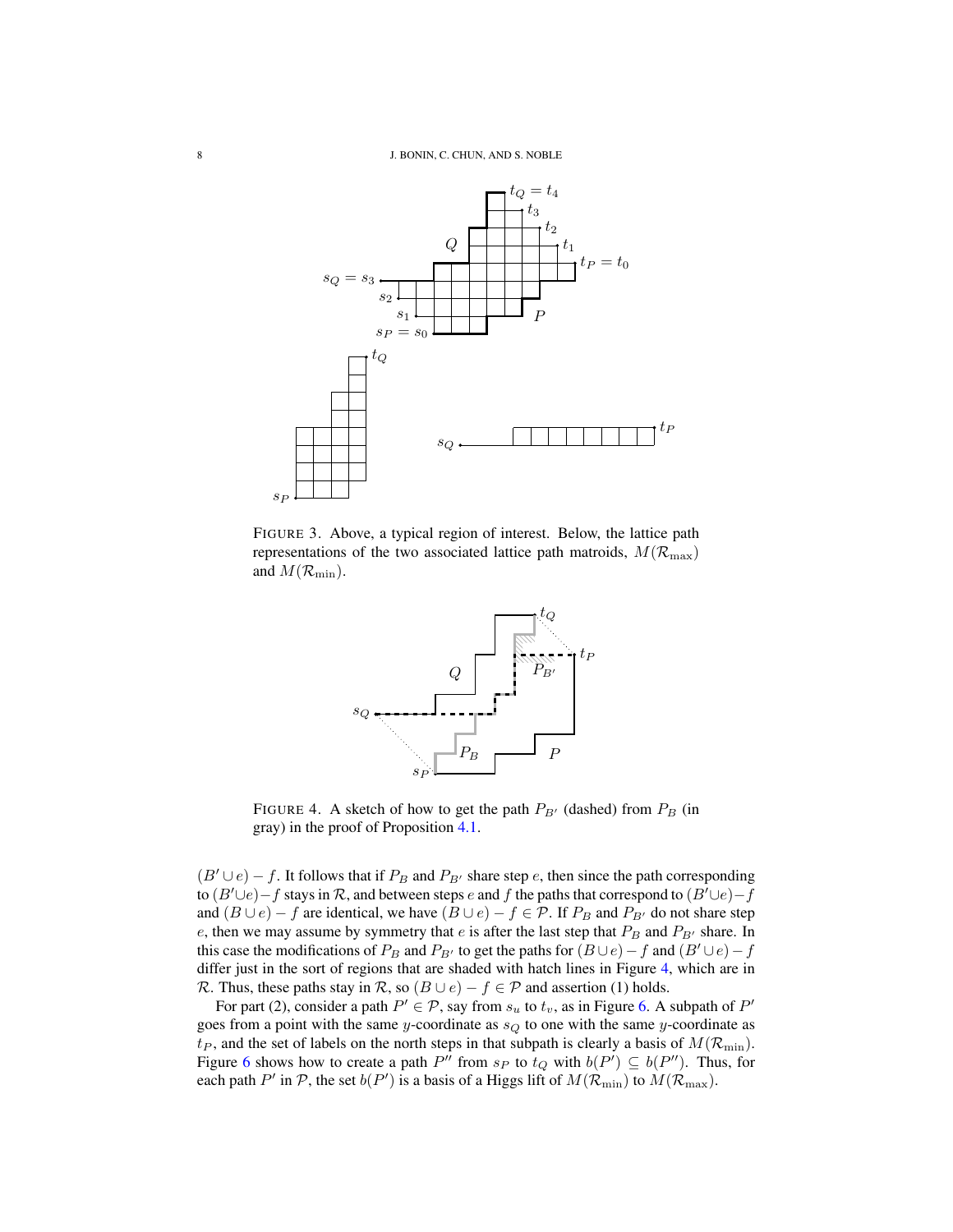

FIGURE 5. Exchanging  $f$  for a smaller element  $e$  diverts the solid path around the shaded region to the left, as the dashed path in the first part shows. Exchanging  $f$  for a larger element  $e$  diverts the path around the shaded region to the right, as the dashed path in the second part shows.

<span id="page-9-1"></span><span id="page-9-0"></span>

FIGURE 6. The gray line is a path  $P'$  from  $s_u$  to  $t_v$ . The dashed lines show that  $b(P')$  contains a basis of  $M(\mathcal{R}_{\text{min}})$ . The dotted lines show that  $b(P')$  is contained in a basis of  $M(\mathcal{R}_{\text{max}})$ .

We turn to the converse, showing that each basis B of each Higgs lift of  $M(\mathcal{R}_{\text{min}})$  to  $M(\mathcal{R}_{\max})$  is  $b(P')$  for some  $P' \in \mathcal{P}$ , that is, if  $B_0$  is a basis of  $M(\mathcal{R}_{\min})$  and  $B_1$  is a basis of  $M(\mathcal{R}_{\text{max}})$ , and if  $B_0 \subseteq B \subseteq B_1$ , then  $B = b(P')$  for some path  $P' \in \mathcal{P}$ . We induct on  $|B_1 - B|$ . The base case,  $B = B_1$ , is obvious, so assume that  $|B_1 - B| > 0$  and that the assertion holds for all diagrams  $\mathcal{R}'$  and triples  $B'_0 \subseteq B' \subseteq B'_1$  where  $B'_0$  is a basis of  $M(\mathcal{R}_{\text{min}}')$  and  $B'_1$  is a basis of  $M(\mathcal{R}_{\text{max}}')$  and  $|B'_1 - B'| < |B_1 - B|$ .

Let  $I_1$  be the interval of labels on the lowest row of north steps in  $\mathcal{R}$ , and likewise for successive rows. We call an interval  $I_j$  lower, middle, or upper according to whether the corresponding row is below  $s_Q$ , between  $s_Q$  and  $t_P$ , or above  $t_P$ . Let  $P_{B_1}$  be the path with  $b(P_{B_1}) = B_1$ . We call an interval good if the north step that  $P_{B_1}$  uses in it is in B; otherwise it is bad. Since  $|B_1 - B| > 0$ , there is at least one bad interval.

First assume that there is a bad lower interval, say  $I_h$ . Let the north step that  $P_{B_1}$  uses in  $I_h$  be labeled x, so  $x \in B_1 - B$ . Each lower interval properly contains those below it, so if we delete interval  $I_1$  from the diagram (adjusting P and  $s_P$  accordingly) to get a region  $\mathcal{R}'$ , then  $B_1 - x$  is a basis of  $M(\mathcal{R}_{\max}')$  and the induction hypothesis applies to  $\mathcal{R}'$ , B, and  $B_1 - x$  since  $|(B_1 - x) - B| < |B_1 - B|$ . (The path that corresponds to  $B_1 - x$  is obtained from  $P_{B_1}$  by moving each step before x northwest and changing x to an east step, as shown in Figure [7,](#page-10-0) so the path remains in  $\mathcal{R}'$ ). By induction there is a path  $P'$  in  $\mathcal{R}'$ with  $b(P') = B$ , and since R contains R', this path P' is also a path in R, as we needed.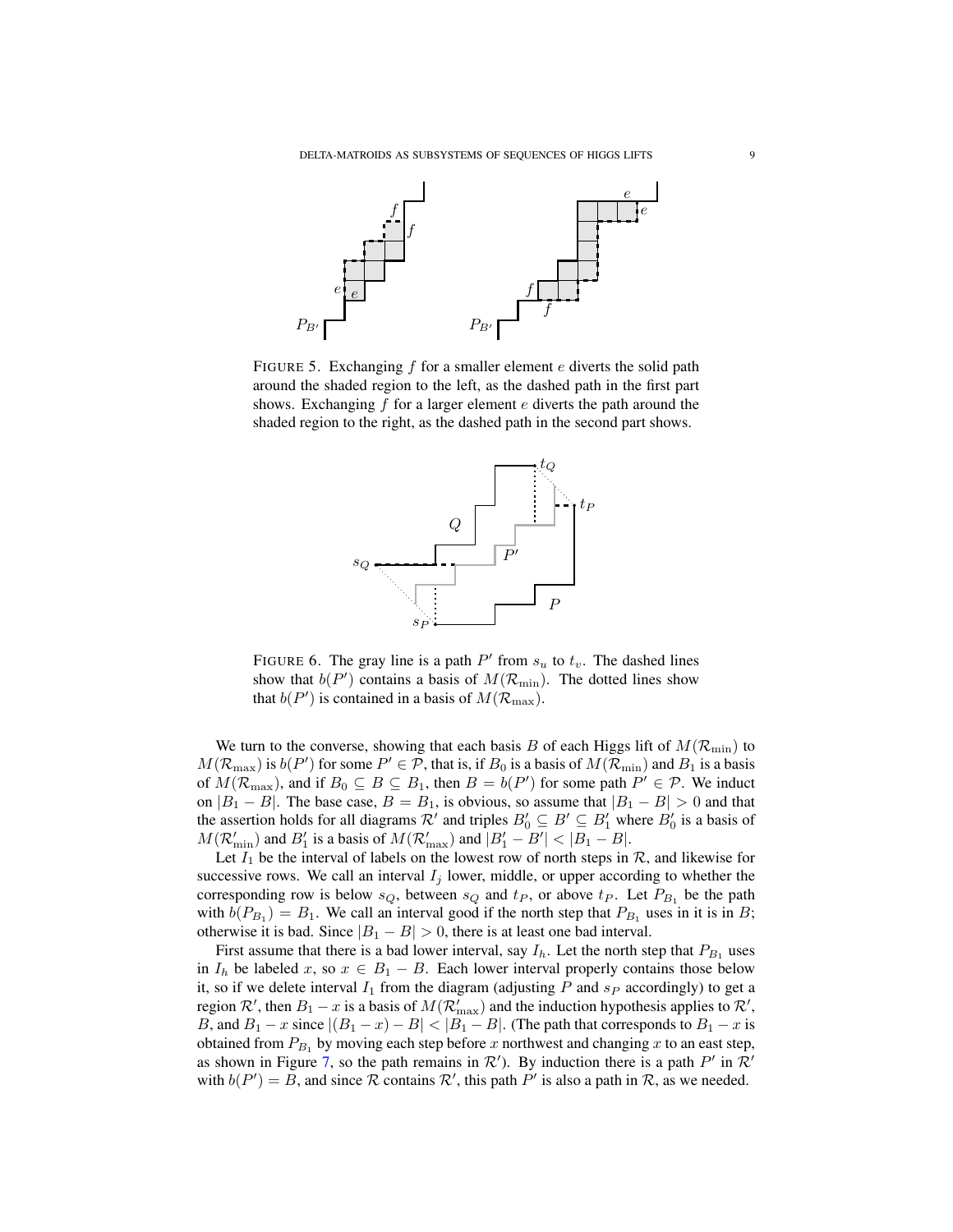

<span id="page-10-0"></span>FIGURE 7. To treat a bad lower interval, replace the path  $P_{B_1}$ , shown in bold on the left, with  $P_{B_1-x}$ . Only the lower rows of the diagrams are shown.



<span id="page-10-1"></span>FIGURE 8. Deleting or contracting a loop,  $e$  (in gray).

We can treat bad upper intervals similarly (deleting the top interval), so now assume that the only bad intervals are middle intervals. When there are at least two bad middle intervals, we choose which to process as follows. Let  $I_i$  and  $I_k$  be the lowest and highest such intervals, respectively. Let  $P_{B_0}$  be the path with  $b(P_{B_0}) = B_0$ . Let the north step that  $P_{B_1}$  uses in  $I_j$  be x, so  $x \in B_1 - B$ , and let the north step that  $P_{B_0}$  uses in  $I_j$  be y, so  $y \in B_0$ , so  $y \neq x$ . Let  $x'$  and  $y'$  be the elements of  $B_1 - B$  and  $B_0$ , respectively, defined in the same way using  $I_k$ . We cannot have both  $x < y$  and  $y' < x'$  since  $B_0 \subseteq B_1$  and since  $P_{B_1}$  and  $P_{B_0}$  use exactly one north step from each of  $I_j, I_{j+1}, \ldots, I_k$ . Now assume  $y < x$ . (The case of  $x' < y'$  is handled similarly, working with the intervals above  $I_k$ .) Let  $I_h$  be the lowest middle interval, and let  $x_{h-1} < x_h < \cdots < x_j = x$  be the elements of  $B_1$  that  $P_{B_1}$  uses as north steps in  $I_{h-1}, I_h, \ldots, I_j$ . Likewise, let  $y_h < y_{h+1} < \cdots < y_j = y$  be the elements of  $B_0$  that  $P_{B_0}$  uses as north steps in  $I_h, I_{h+1}, \ldots, I_j$ . Since  $B_0 \subseteq B_1$ , from  $y_j < x_j$ , we get  $y_i \le x_{i-1} < x_i$  for all i with  $h \le i \le j$ ; thus,  $x_{i-1} \in I_i$ . From this, it is easy to see that if we delete the interval  $I_1$  from the diagram to get a region  $\mathcal{R}'$ , then, as in the case we treated above, the induction hypothesis applies to  $\mathcal{R}'$ , B, and  $B_1 - x$ , and yields the path  $P'$  in  $R$  that we needed.

We call the delta-matroids constructed above, and delta-matroids that are isomorphic to them, *lattice path delta-matroids*.

Proposition 4.2. *The class of lattice path delta-matroids is closed under duals and minors.*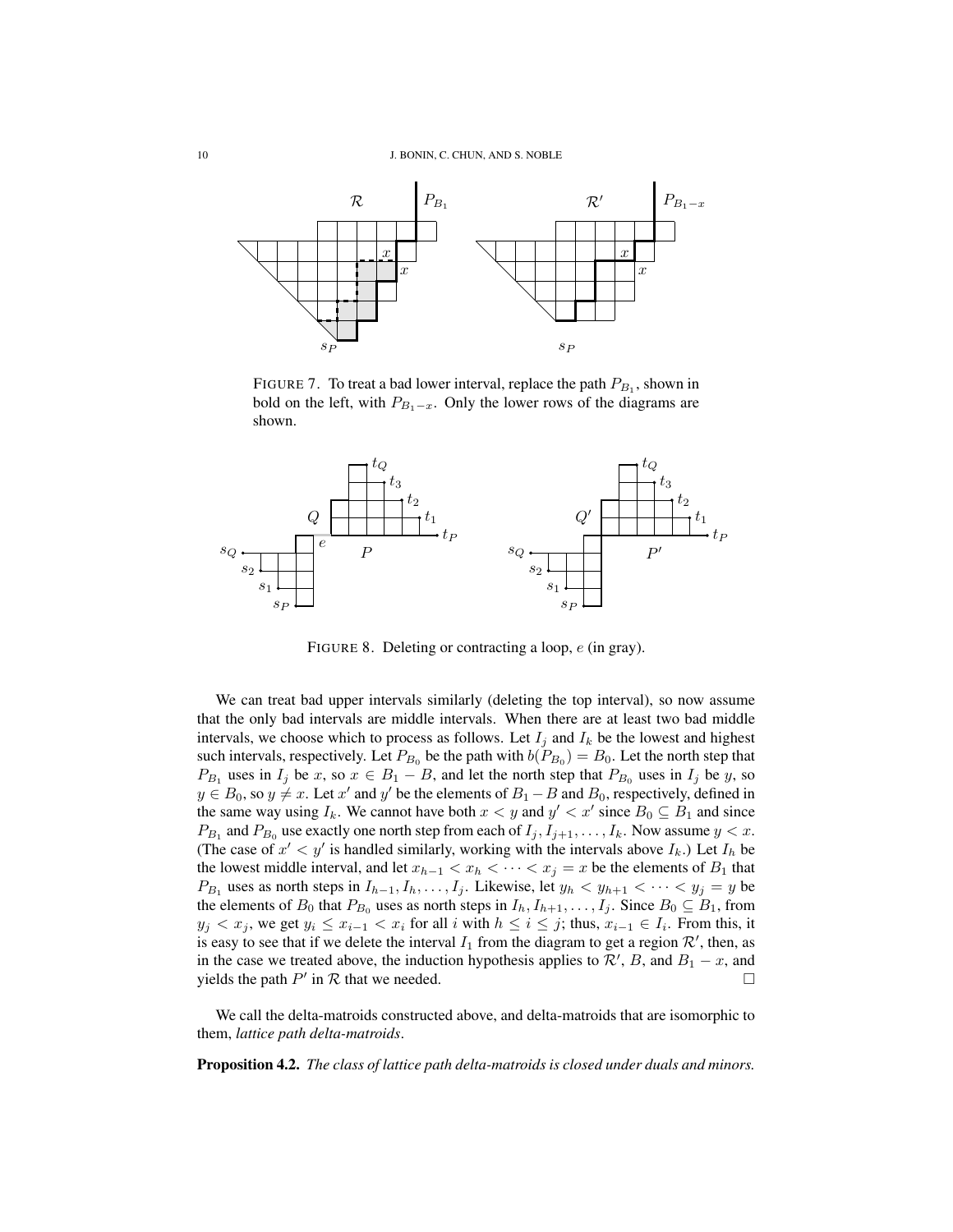DELTA-MATROIDS AS SUBSYSTEMS OF SEQUENCES OF HIGGS LIFTS 11



<span id="page-11-1"></span>FIGURE 9. The dotted line shows the steps that are labelled  $e$ .

*Proof.* Dual-closure is seen by flipping the diagram around the line  $y = x$ . For minors, first note that a loop in a lattice path delta-matroid is represented by an east step that is in both bounding paths (thus pinching the paths together for at least that step and giving a direct sum decomposition). The deletion and contraction of a loop is obtained by eliminating this step and moving the right side of the diagram one unit to the left, as Figure [8](#page-10-1) illustrates. The identification and treatment of coloops follows by duality. Now assume that  $e$  is neither a loop nor a coloop, so e is represented by both north and east steps, indeed, by all of the north and east steps that are at distance  $e$  from the initial steps, as Figure [9](#page-11-1) shows. To delete e, we must use only such steps that go east, so erase those that go north, as the second part of Figure [9](#page-11-1) shows. As shown there (highlighted with hatch lines), some steps may no longer be reached; erase them. Now shrink the east steps labelled  $e$  to points to obtain a lattice path representation of the deletion of  $e$ . Contractions are handled dually.

The matroid  $M = (E, \mathcal{F})$  on  $E = \{1, 2, 3, 4\}$  in which  $\mathcal F$  consists of all two-element subsets of E except  $\{3, 4\}$  is a lattice path matroid. The two-element feasible sets of the partial dual  $M * \{2,3\}$  are  $\{1,2\}$ ,  $\{1,3\}$ , and  $\{3,4\}$ , which are not the bases of a matroid. Thus, neither the class of lattice path delta-matroids nor the class of Higgs lift delta-matroids is closed under partial duals.

With Proposition [3.1,](#page-4-1) we can strengthen Proposition [4.1](#page-7-1) in the following way.

**Corollary 4.3.** With the notation above, let  $j = r(M(\mathcal{R}_{\text{min}}))$  and  $k = r(M(\mathcal{R}_{\text{max}}))$ . *Fix a subset* K of  $\{j, j + 1, \ldots, k\}$  *for which*  $\{j, j + 1, \ldots, k\}$  – K *contains no pair of consecutive integers. Then*  ${b(P) : P \in \mathcal{P} \text{ and } |b(P)| \in K}$  *is the set of feasible sets of a delta-matroid.*

We note that while  $M(\mathcal{R}_{\text{min}})$  and  $M(\mathcal{R}_{\text{max}})$  are lattice path matroids, the other Higgs lifts of  $M(\mathcal{R}_{\text{min}})$  toward  $M(\mathcal{R}_{\text{max}})$  might not be; they are in the larger class of multi-path matroids [\[4\]](#page-23-23).

# 5. THE EXCLUDED-MINOR CHARACTERIZATION OF DELTA-MATROIDS

<span id="page-11-0"></span>Delta-matroids form a minor-closed class of set systems. In this section, we determine the excluded minors that characterize this minor-closed class. We also prove Theorem [3.4.](#page-5-0) The following set systems play many roles in the rest of this paper. Let

$$
S_i = (\{e_1, e_2, \ldots, e_i\}, \{\emptyset, \{e_1, e_2, \ldots, e_i\}\}).
$$

Let S be the set of all twists of the set systems in  $\{S_3, S_4, \dots\}$ . Let

- $T_1 = (\{a, b, c\}, \{\emptyset, \{a, b\}, \{a, b, c\}\});$
- $T_2 = (\{a, b, c\}, \{\emptyset, \{a, b\}, \{a, c\}, \{a, b, c\}\});$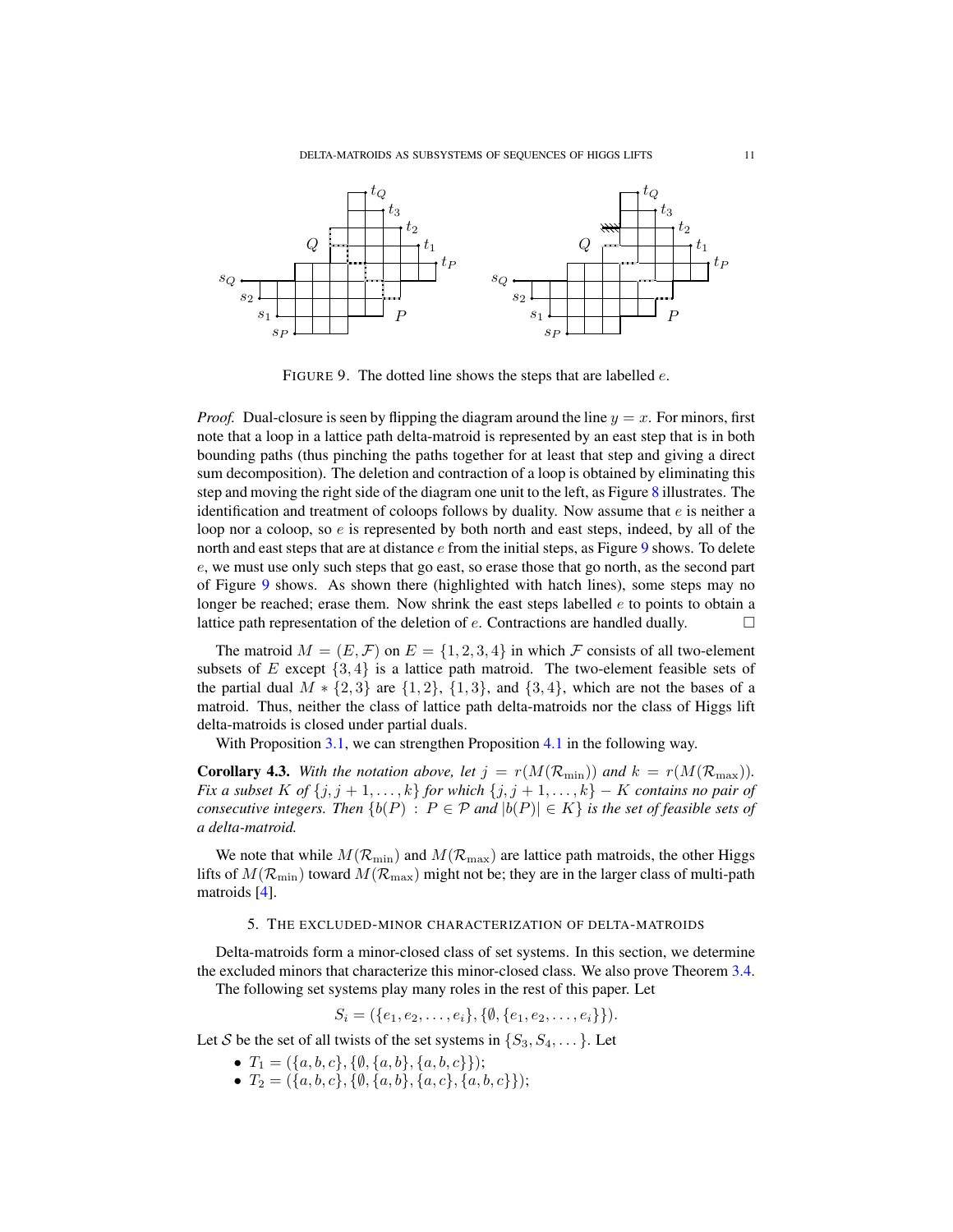- $T_3 = (\{a, b, c\}, \{\emptyset, \{a\}, \{a, b\}, \{a, b, c\}\});$
- $T_4 = (\{a, b, c\}, \{\emptyset, \{a\}, \{a, b\}, \{a, c\}, \{a, b, c\}\});$
- $T_5 = (\{a, b, c, d\}, \{\emptyset, \{a, b\}, \{a, b, c, d\}\});$
- $T_6 = (\{a, b, c, d\}, \{\emptyset, \{a, b\}, \{a, c\}, \{a, b, c, d\}\});$
- $T_7 = (\{a, b, c, d\}, \{\emptyset, \{a, b\}, \{a, c\}, \{a, d\}, \{a, b, c, d\}\});$
- $T_8 = (\{a, b, c, d\}, \{\emptyset, \{a\}, \{a, b\}, \{a, c\}, \{a, d\}, \{a, b, c, d\}\}).$

Let T be the set of all twists of the set systems in  $\{T_1, T_2, \ldots, T_8\}$ . It is easy to check that none of the set systems just defined is a delta-matroid, so none of the set systems in  $S \cup T$ is a delta-matroid.

We first prove Theorem [3.4.](#page-5-0) For that, it is useful to note that, up to isomorphism, there is only one four-element even set system  $S = (E, \mathcal{F})$  such that  $\emptyset, E \in \mathcal{F}$  and S is not among  $U_3, U_4, \ldots, U_7, T_5, T_6, T_7, T_7^*$ , and  $S_4$ . Its feasible sets are all sets of even cardinality, that is, S is the even Higgs lift delta-matroid of the pair  $((E, \{\emptyset\}), (E, \{E\}))$ . Note that this proof does not use the fact that the class of Higgs lift delta-matroids is minor-closed; that is, instead, a corollary of the proof.

*Proof of Theorem [3.4.](#page-5-0)* Suppose first that a delta-matroid  $D = (E, \mathcal{F})$  has a minor D' that is isomorphic to one of  $U_1, U_2, \ldots, U_7$ . Using Lemma [2.1](#page-3-1) and relabeling, we may assume that  $D' = U_i = D\backslash X/Y$ , and its collection of feasible sets is

$$
\{F - Y : F \in \mathcal{F} \text{ and } Y \subseteq F \subseteq E - X\}.
$$

Since  $\emptyset$  and  $E(U_i)$  are in  $\mathcal{F}(U_i)$ , the sets Y and  $E - X$  are in  $\mathcal{F}$ , so by Lemma [1.2](#page-2-0) there are sets  $A \in \mathcal{B}(D_{\min})$  and  $B \in \mathcal{B}(D_{\max})$  with  $A \subseteq Y$  and  $E-X \subseteq B$ . The delta-matroid  $U_i$  has sets C and C' where  $|C| = |C'|$ , yet only one of C and C' is feasible. It follows that  $A \subseteq Y \cup C \subseteq B$  and  $A \subseteq Y \cup C' \subseteq B$ , yet only one of  $Y \cup C$  and  $Y \cup C'$  is feasible in  $D$ , so  $D$  is not a Higgs lift delta-matroid by Lemma [3.2,](#page-5-1) as we needed to prove.

For the remainder of the proof, we will assume that a delta-matroid  $D = (E, \mathcal{F})$  is not a Higgs lift delta-matroid, and, toward deriving a contradiction, that  $D$  does not contain any minor isomorphic to a member of  $\{U_1, U_2, \ldots, U_7\}$ . From Corollary [3.3,](#page-5-2) we know that F is a subset of the full Higgs lift delta-matroid of the pair  $(D_{\min}, D_{\max})$ . Evidently D is missing some sets whose addition would give a Higgs lift delta-matroid.

For all non-negative integers  $i \le r(D_{\text{max}}) - r(D_{\text{min}})$ , let  $N_i$  be the set system

$$
N_i = (E, \{ F \in \mathcal{F} : |F| = i + r(D_{\min}) \})
$$

and let  $H^i = H^i_{D_{\min},D_{\max}}$ . Since D is not a Higgs lift delta-matroid, there is some proper set system  $N_k$  such that  $N_k \neq H^k$ . Let k be least with this property. Thus,  $0 < k <$  $r(D_{\text{max}}) - r(D_{\text{min}})$ . From any basis of the matroid  $H^k$  we can obtain any other basis of  $H<sup>k</sup>$  by a sequence of single-element exchanges. Also, all feasible sets in  $N<sub>k</sub>$  are bases of  $H^k$  but not conversely. It follows that there are sets  $Y \in \mathcal{F}(N_k)$  and  $X \in \mathcal{B}(H^k) - \mathcal{F}(N_k)$ with  $|X \triangle Y| = 2$ . Let  $X \triangle Y = \{x, y\}$ , where  $X = A \cup x$  and  $Y = A \cup y$ . Since  $X, Y \in \mathcal{B}(H^k)$ , Lemma [3.2](#page-5-1) implies that both are spanning in  $D_{\min}$  and independent in  $D_{\text{max}}$ . Furthermore, there exist sets  $F_x \in \mathcal{B}(D_{\text{min}})$  and  $G_x \in \mathcal{B}(D_{\text{max}})$  such that  $F_x \subseteq X \subseteq G_x$ .

We show that

**3.4.1.** (1)  $A \cup \{x, y, z\} \in \mathcal{F}$  *for some element*  $z \in E - A$ *, where* z *may be* x*; and* (2)  $A \in \mathcal{F}$  *or*  $A - a \in \mathcal{F}$  *for some element*  $a \in A$ *.* 

By applying Axiom (SE) to  $(A \cup y, G_x, x)$ , we find that  $A \cup \{x, y\}$ ,  $A \cup x$ , or  $A \cup \{x, y, z\}$ is in F for some element  $z \in E - A$ . Since  $A \cup x \notin F$ , part (1) follows. By applying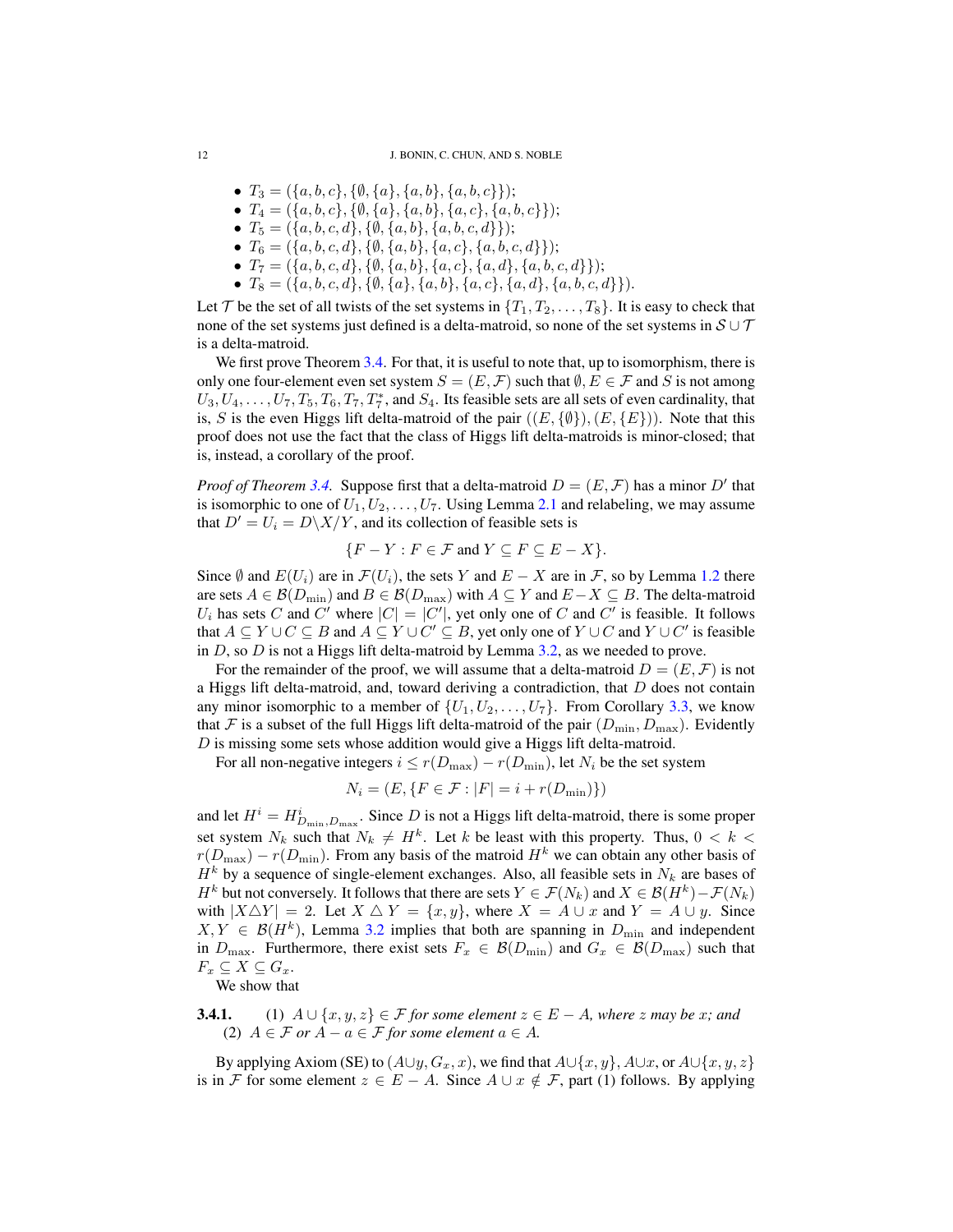Axiom (SE) to  $(A \cup y, F_x, y)$ , we find that  $A, A \cup x$ , or  $A - a$  is in F, for some element  $a \in A$ . Since  $A \cup x \notin \mathcal{F}$ , part (2) follows.

Next, we show that

# <span id="page-13-1"></span>3.4.2.  $A \notin \mathcal{F}$ .

Suppose  $A \in \mathcal{F}$ . Since  $A \cup x \notin \mathcal{F}$  and  $A \cup y \in \mathcal{F}$ , and  $(D/A)|\{x, y\}$  is not isomorphic to  $U_1$ , we know that  $A \cup \{x, y\} \notin \mathcal{F}$ . By [3.4.1\(](#page-1-0)1),  $A \cup \{x, y, z\} \in \mathcal{F}$  for some  $z \in \mathcal{F}$  $E - (A \cup \{x, y\})$ . Let  $D' = (E', \mathcal{F}') = (D/A) | \{x, y, z\}$ . Then  $\mathcal{F}'$  contains  $\emptyset, \{y\}$ , and  $\{x, y, z\}$ , and avoids  $\{x\}$  and  $\{x, y\}$ . Since  $D'/y$  is not isomorphic to  $U_1$ ,  $\{y, z\} \notin \mathcal{F}'$ . By Axiom (SE) applied to  $(\emptyset, \{x, y, z\}, x)$ , we find that  $\{x\}, \{x, y\}$ , or  $\{x, z\}$  is in  $\mathcal{F}'$ . Hence  ${x, z} \in \mathcal{F}'$ . Since we avoid a  $U_2$ -minor, it must be the case that the last possible feasible set,  $\{z\}$ , is in F'. Now  $D'\y$  is isomorphic to  $U_1$ , a contradiction. Thus [3.4.2](#page-13-1) holds.

By [3.4.1\(](#page-1-0)2) and [3.4.2,](#page-13-1) we know that  $A \notin \mathcal{F}$  and  $A - a \in \mathcal{F}$  for some element  $a \in A$ . The minimality of k and having  $A \in \mathcal{B}(H^{k-1}) - \mathcal{F}(N_{k-1})$  imply that  $N_{k-1}$  is not proper. Hence no set in F has cardinality |A|. If  $A \cup \{x, y\} \in \mathcal{F}$ , then Axiom (SE) applied to  $(A \cup \{x, y\}, A - a, y)$  implies that some set in  $\{A \cup x, A, (A \cup x) - a\}$  is in F. The cardinality of the last two sets is equal to  $|A|$ , so neither of these is in F, and the first also does not occur. Hence  $A \cup \{x, y\} \notin \mathcal{F}$ . By [3.4.1\(](#page-1-0)1),  $A \cup \{x, y, z\} \in \mathcal{F}$  for some  $z \in E - (A \cup \{x, y\}).$ 

Let  $D' = (E', \mathcal{F}') = (D/(A-a)) | \{a, x, y, z\}$ . We know that  $\mathcal{F}'$  contains  $\emptyset, \{a, y\}$ , and  $\{a, x, y, z\}$ , and avoids  $\{a, x\}$  and  $\{a, x, y\}$ . Furthermore  $\mathcal{F}'$  contains no single-element sets since F contains no sets of cardinality |A|. As  $D'/\{a, y\}$  is not isomorphic to  $U_1$ ,  $\{a, y, z\} \notin \mathcal{F}'$ . If  $\{a, x, z\} \in \mathcal{F}'$ , then Axiom (SE) applied to  $(\{a, x, z\}, \emptyset, z)$  implies that a set in  $\{\{a, x\}, \{a\}, \{x\}\}\$ is in  $\mathcal{F}'$ , a contradiction. If  $D'$  is even, then it is straightforward to check that it is isomorphic to a set system in  $\{U_3, U_4, \ldots, U_7, T_5, T_6, T_7, T_7^*\},$ a contradiction. We have ruled out all singleton sets and all three-element sets from being in  $\mathcal{F}'$  except possibly  $\{x, y, z\}$ . Hence  $\{x, y, z\} \in \mathcal{F}'$ . Now Axiom (SE) applied to  $(\{x, y, z\}, \emptyset, z)$  implies that some set in  $\{\{x, y\}, \{x\}, \{y\}\}\$ is in  $\mathcal{F}'$ . Hence  $\{x, y\} \in \mathcal{F}'$ and  $D'/\{x, y\}$  is isomorphic to  $U_1$ , a contradiction.

Next we prove the following excluded-minor characterization of delta-matroids.

# <span id="page-13-0"></span>Theorem 5.1. *A proper set system* S *is a delta-matroid if and only if* S *has no minor isomorphic to a set system in*  $S \cup T$ .

Recall from Corollary [3.3](#page-5-2) that any delta-matroid may be obtained from a full Higgs lift delta-matroid by removing some feasible sets. Theorem [5.1](#page-13-0) identifies those intervals that we must not create when removing feasible sets from Higgs lift delta-matroids in order to get general delta-matroids. We note that  $\mathcal T$  contains 51 set systems, which are all shown in Tables [1](#page-20-0)[–8](#page-22-0) in the appendix, Section [7.](#page-20-1) We will exploit Theorem [5.1](#page-13-0) and these tables in Section [6,](#page-16-0) where we consider delta-matroids that are built from matroids.

*Proof of Theorem [5.1.](#page-13-0)* Every minor of a delta-matroid is a delta-matroid. Therefore no delta-matroid has any minor in  $S \cup T$ . It is easy to check that each single-element deletion and single-element contraction of a set system in  $S \cup T$  is a delta-matroid.

Suppose that a proper set system  $S = (E, \mathcal{F})$  is an excluded minor for the class of delta-matroids. Then it is not a delta-matroid but every minor of  $S$ , other than  $S$  itself, is a delta-matroid. Take sets A and B in F and element a in  $A \triangle B$  such that  $A \triangle \{a, x\}$  is not in F for all  $x \in A \triangle B$ . We assume that  $|A \triangle B|$  is minimized fitting this condition. Up to taking partial duals of S, we may assume that  $B \subset A$ . By deleting the elements in  $E - A$ and contracting the elements in  $B$ , we get a minor of  $S$  that also fails to be a delta-matroid,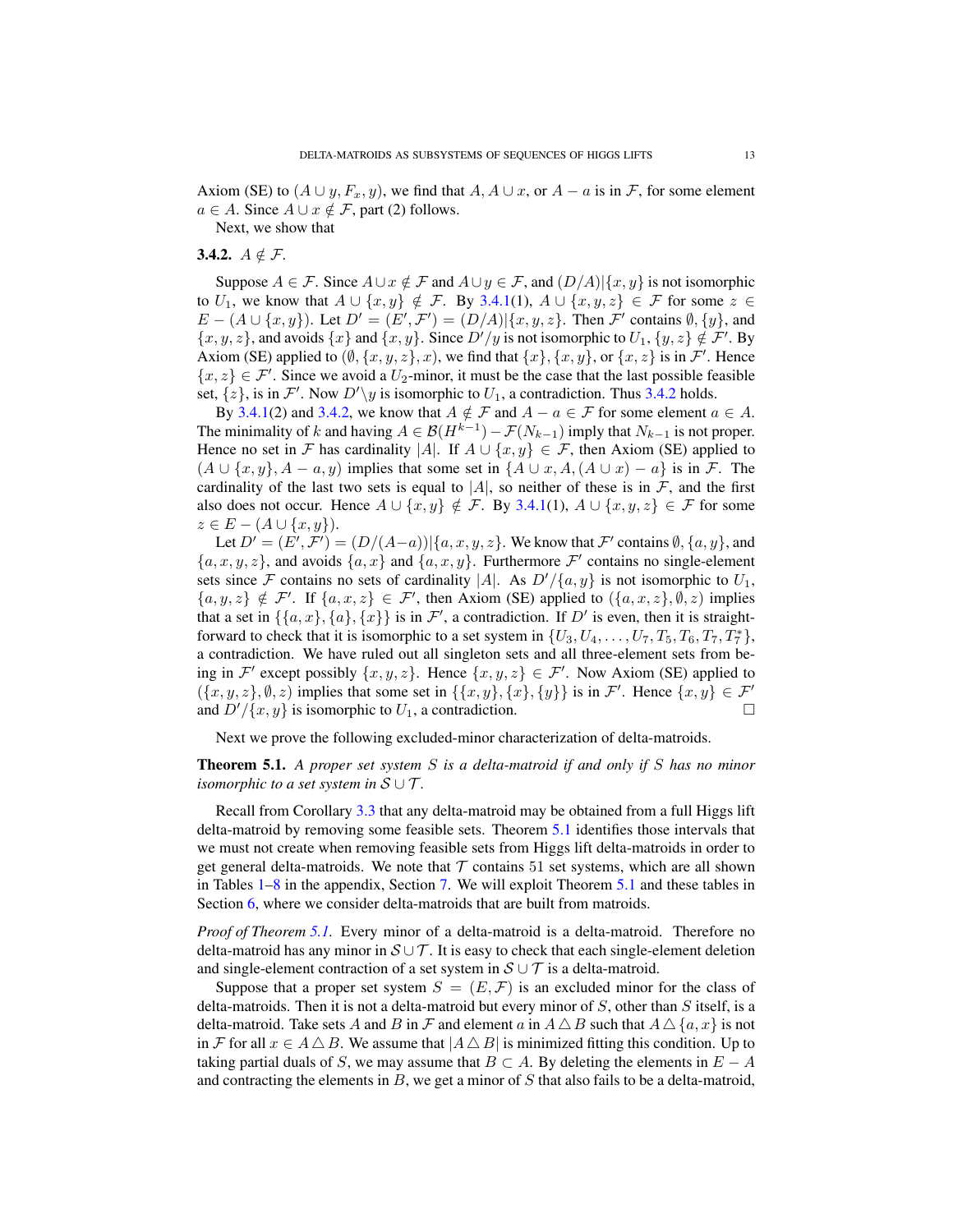since Axiom (SE) fails for the triple  $(A - B, \emptyset, a)$ . Thus, we can take  $E = A$  and  $B = \emptyset$ . Then  $a \in A$ , and  $A - \{a, x\} \notin \mathcal{F}$  for all  $x \in A$ . Thus  $|A| \geq 3$ .

Suppose  $A - x$  is in F for some element  $x \in A$ . Clearly  $x \neq a$ . By minimality of  $|A \triangle B|$ , Axiom (SE) applied to the triple  $(A-x, \emptyset, a)$  implies that  $(A-x) \triangle \{a, y\} \in \mathcal{F}$ for some element  $y \in A - x$ . As  $A - \{a, x\}$  is not in F, we know that  $y \notin \{x, a\}$ , and  $A - \{a, x, y\}$  is in F and has three elements fewer than A. Furthermore, Axiom (SE) fails for  $(A, A - \{a, x, y\}, a)$ . By the minimality of  $A \triangle B$ , we deduce that  $B = A - \{a, x, y\}$ , so  $|A| = 3$ . Without loss of generality,  $A = \{a, b, c\}$  and  $x = c$ , so  $\{a, b\} \in \mathcal{F}$ . Then  $\mathcal F$ contains  $A, \{a, b\}, \emptyset$ , and some sets in  $\{\{a\}, \{a, c\}\}\$ . It follows that S is one of  $T_1, T_2, T_3$ , or  $T_4$ .

We assume then that for all  $x \in A$ , the set  $A - x$  is not in F. Suppose that  $A - \{x, y\}$ is in F for some  $x, y \in A$ . Clearly  $x \neq y$  and  $a \notin \{x, y\}$ . Then by minimality of  $|A \triangle B|$ , Axiom (SE) applied to  $(A - \{x, y\}, \emptyset, a)$  implies that there is an element  $z \in A - \{x, y\}$ such that  $(A - \{x, y\}) - \{a, z\}$  is in F. Now Axiom (SE) does not hold for the triple  $(A, A - \{a, x, y, z\}, a)$ , since, for any element e in  $\{a, x, y, z\}$ , the set  $A - \{a, e\}$  is not in F. Thus  $|A| \leq 4$ . If  $|A| < 4$ , then  $|A| = 3$ , and it is straightforward to check that S is isomorphic to  $T_1^*$ . We assume therefore that  $|A| = 4$ , and  $A = \{a, b, c, d\}$ . Without loss of generality,  $\{x, y\} = \{c, d\}$ , so  $\{a, b\} \in \mathcal{F}$ . Now  $\mathcal F$  does not contain any three-element sets, nor does it contain  $\{b, c\}, \{b, d\},$  or  $\{c, d\}.$  By the minimality of  $|A \triangle B|$ , Axiom (SE) holds for each triple containing two sets in  $\mathcal F$  and an element in their symmetric difference unless the two sets are A and B. If  $\{w\} \in \mathcal{F}$  for some  $w \in \{b, c, d\}$ , then there is an element  $v \in \{a, b, c, d\} \triangle \{w\}$  such that  $\{a, b, c, d\} \triangle \{a, v\}$  is in F. As no such set is in F, we know that  $\{a\}$  is the only possible singleton set in F. Therefore, F contains  $A, \{a, b\}, \emptyset$ , and some sets in  $\{\{a, c\}, \{a, d\}, \{a\}\}\$ . It is straightforward to check that either S is isomorphic to one of  $T_5, T_6, T_7$ , or  $T_8$ , or  $S/a$  is isomorphic to  $T_1^*$  or  $T_2^*$ .

We may now assume that  $A - x$  and  $A - \{x, y\}$  are not in F for all  $x, y \in A$ . Let A' be a second largest set in F. Then Axiom (SE) fails for the triple  $(A, A', e)$ , for any  $e \in A - A'$ . Hence  $|A'| = |B| = 0$ , by minimality of  $|A \triangle B|$ . Let  $|A| = k$ . Clearly  $k \geq 3$ . Then  $S \cong S_k$ .

The next two results are easily obtained from Theorem [5.1.](#page-13-0) Both characterize even delta-matroids. Since minors of even set systems are even, an even set system is an even delta-matroid if and only if it does not have, as a minor, any of the even excluded-minors for delta-matroids. Let  $\mathcal{T}_{5,6,7}$  be the set of all set systems that are twists of  $T_5$ ,  $T_6$ , or  $T_7$ .

Corollary 5.2. *A proper, even set system* S *is an even delta-matroid if and only if* S *has no minor isomorphic to a set system in*  $\{(E, \mathcal{F}) \in \mathcal{S} : |E| \text{ is even}\} \cup \mathcal{T}_{5.6.7}$ .

The second uses a result of Bouchet [\[9,](#page-23-24) Lemma 5.4]: within the class of delta-matroids,  $S_1$  is the unique excluded minor for even delta-matroids. Thus, adjoining  $S_1$  to the list of excluded minors in Theorem [5.1](#page-13-0) characterizes even-delta matroids. However, in order to get the excluded minors, we must discard those other than  $S_1$  that have an  $S_1$ -minor; those are exactly the set systems in  $\mathcal{T} - \mathcal{T}_{5,6,7}$ .

Corollary 5.3. *A proper set system* S *is an even delta-matroid if and only if* S *has no minor isomorphic to a set system in*  $\{S_1\} \cup S \cup \mathcal{T}_{5,6,7}$ *.* 

A delta-matroid is a matroid exactly when its feasible sets are equicardinal, so it is straightforward to determine the excluded minors for matroids from Theorem [5.1.](#page-13-0)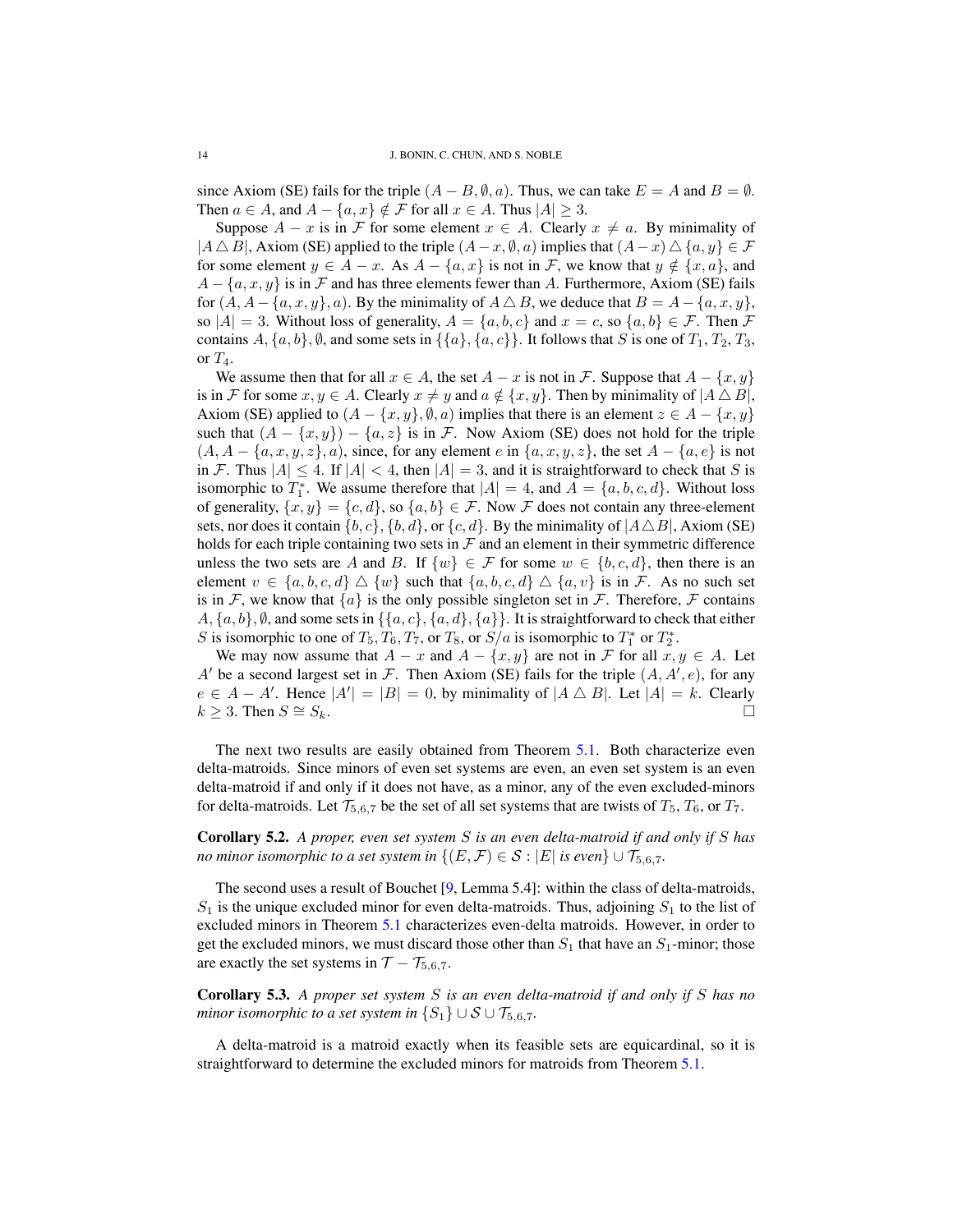<span id="page-15-0"></span>**Corollary 5.4.** A proper set system  $S = (E, \mathcal{F})$  is a matroid if and only if all of the sets in F *have the same size, and* S *has no minor isomorphic to a set system in*

$$
\{T_5 * \{a,d\}, T_6 * \{a,d\}\} \cup \{S_{2k} * \{e_1,e_2,\ldots,e_k\} : k \geq 2\}.
$$

Excluded-minor characterizations for a number of minor-closed classes of matroids are known. For a minor-closed class of matroids  $M$ , let  $Ex(M)$  be its set of excluded minors. The next corollary follows immediately from Corollary [5.4.](#page-15-0)

**Corollary 5.5.** For a minor-closed class of matroids M, a proper set system  $S = (E, \mathcal{F})$ *is in* M *if and only if all of the sets in* F *have the same size and* S *has no minor isomorphic to a set system in*

 $\text{Ex}(\mathcal{M}) \cup \{T_5 * \{a, d\}, T_6 * \{a, d\}\} \cup \{S_{2k} * \{e_1, e_2, \ldots, e_k\} : k \geq 2\}.$ 

Let  $\mathbb F$  be a finite field. For a finite set E, let C be a skew-symmetric  $|E|$  by  $|E|$  matrix over  $\mathbb F$ , with rows and columns indexed by the elements of E. Thus, the diagonal of C can be non-zero only when  $\mathbb F$  has characteristic two. Let  $C[A]$  be the principal submatrix of  $C$ induced by the set  $A \subseteq E$ . Bouchet showed in [\[10\]](#page-23-25) that we obtain a delta-matroid, denoted  $D(C)$ , with ground set E by taking as the feasible sets all  $A \subseteq E$  such that the rank of the matrix  $C[A]$  is  $|A|$ . A delta-matroid is called *representable over*  $\mathbb F$  if it has a twist that is isomorphic to  $D(C)$  for some skew-symmetric matrix C. Note that the empty set is feasible in  $D(C)$ . Thus, for a delta-matroid D, if  $D_{\min} \neq (E, \{\emptyset\})$ , then D does not have a matrix representation. However, every delta-matroid has a partial dual that has the empty set as a feasible set; simply take the twist on any feasible set. In particular, any matroid  $M$ with rank exceeding zero does not have the empty set as a basis, but, for any basis  $B$  of  $M$ , the delta-matroid  $M * B$  has the empty set among its feasible sets. The following result by Bouchet [\[10\]](#page-23-25) shows that, as one would infer from the common terminology, delta-matroid representability agrees with matroid representability on the class of matroids.

Proposition 5.6. *A matroid representable over a field* F *is also representable over* F *as a delta-matroid.*

To be explicit, suppose that a matroid M is representable over  $\mathbb F$  and that B is a basis of M. Then M has a representation of the form  $(I|A)$  where I is a  $|B| \times |B|$  identity matrix and the columns of  $I$  correspond to the elements of  $B$ . It is not difficult to see that if

$$
C = \begin{pmatrix} 0 & A \\ -A^T & 0 \end{pmatrix},
$$

then  $M * B = D(C)$ .

A delta-matroid representable over the field with two elements is called *binary*. Let

- $P_1 = (\{a, b, c\}, \{\emptyset, \{a, b\}, \{a, c\}, \{b, c\}, \{a, b, c\})$ ;
- $P_2 = (\{a, b, c\}, \{\emptyset, \{a\}, \{b\}, \{c\}, \{a, b\}, \{a, c\}, \{b, c\})$ ;
- $P_3 = (\{a, b, c\}, \{\emptyset, \{b\}, \{c\}, \{a, b\}, \{a, c\}, \{a, b, c\}\});$
- $P_4 = (\{a, b, c, d\}, \{\emptyset, \{a, b\}, \{a, c\}, \{a, d\}, \{b, c\}, \{b, d\}, \{c, d\}\});$
- $P_5 = (\{a, b, c, d\}, \{\emptyset, \{a, b\}, \{a, d\}, \{b, c\}, \{c, d\}, \{a, b, c, d\}\}).$

Let P be the set of all twists of  $P_1$ ,  $P_2$ ,  $P_3$ ,  $P_4$ , or  $P_5$ . In [\[12\]](#page-23-4), Bouchet and Duchamp proved the following theorem.

Theorem 5.7. *A delta-matroid is a binary delta-matroid if and only if it has no minor isomorphic to a delta-matroid in* P*.*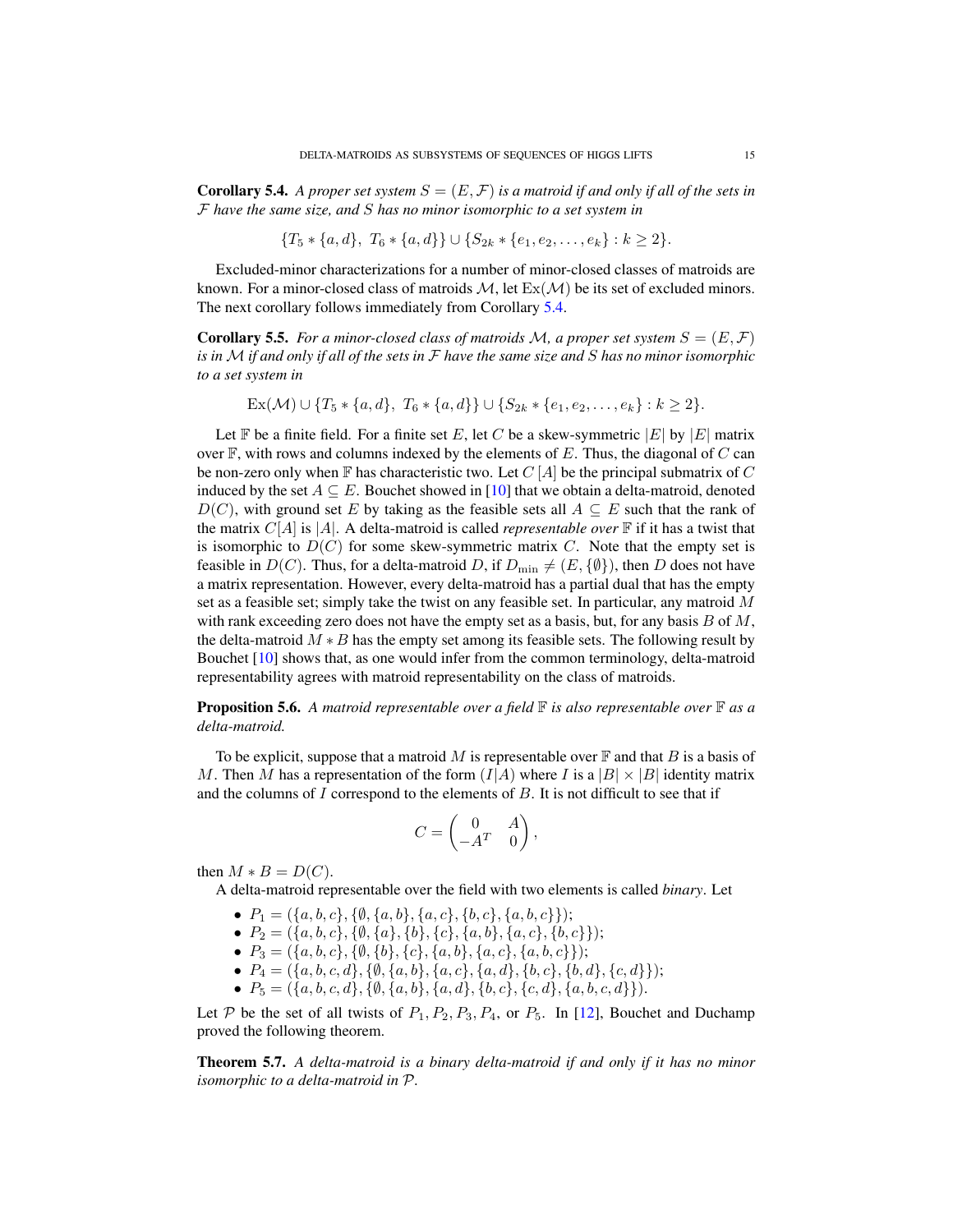It is worth noting that  $P_5 * \{a, c\} \cong U_{2,4}$ . Thus the unique excluded minor for binary matroids is in  $P$ , as one would expect. Combining Theorem [5.1](#page-13-0) with Bouchet's characterization gives the following corollary.

Corollary 5.8. *A proper set system* S *is a binary delta-matroid if and only if* S *has no minor isomorphic to a set system in*  $P \cup S \cup T$ .

### 6. MATROID STACK DELTA-MATROIDS

<span id="page-16-0"></span>In Section [3,](#page-4-0) we found that the collection of bases of the Higgs lifts between a quotient of a matroid  $M$  and  $M$ , or of an appropriately chosen subcollection of these Higgs lifts, gives a delta-matroid. In Section [4,](#page-6-0) we considered Higgs lifts between particular pairs of lattice path matroids. It is natural to ask, more generally, when a set of matroids can form the layers of a delta-matroid. More precisely, suppose we take matroids  $M_1, M_2, \ldots, M_n$ on E where  $1 \leq r(M_{i+1}) - r(M_i) \leq 2$  for all  $i \in \{1, 2, \ldots, n-1\}$ . Under what circumstances is the set system  $(E, \mathcal{B}(M_1) \cup \mathcal{B}(M_2) \cup \cdots \cup \mathcal{B}(M_n))$  a delta-matroid? This is what we explore in this section.

Let  $S = (E, \mathcal{F})$  be a proper set system where the smallest sets in  $\mathcal{F}$  have cardinality k and the largest have cardinality  $\ell$ . Let  $N_i$  be the set system  $(E, \{F : |F| = i \text{ and } F \in \mathcal{F}\})$ for  $i \in \{k, k+1, \ldots, \ell\}$ . We say that  $N_k, N_{k+1}, \ldots, N_\ell$  is the *stack of* S. If, for some i between k and  $\ell$ , no sets in F have size i, then  $N_i = (E, \emptyset)$ , which is not proper. If every proper set system in the stack of S is a matroid, then we say that S is a *matroid stack set system*. Furthermore, if S is a delta-matroid, then we say that S is a *matroid stack delta-matroid*. Since the dual of a matroid is a matroid, it follows that the dual of a matroid stack set system is also a matroid stack set system, and likewise for a matroid stack delta-matroid.

We show that if the matroids in the stack of a matroid stack set system  $S$  all belong to a minor-closed class  $M$ , then the proper set systems in the stack of any minor of  $S$  all belong to  $M$ . In particular, this implies that the class of matroid stack delta-matroids is closed under taking minors.

<span id="page-16-1"></span>**Lemma 6.1.** Let M be a minor-closed class of matroids. Let  $S = (E, \mathcal{F})$  be a matroid *stack set system where the matroids in the stack of* S *are in* M*. If* S 0 *is a minor of* S*, then* S' is a matroid stack set-system, and the matroids in the stack of S' are all in M.

*Proof.* Take  $e \in E$ . It suffices to show that all of the proper set systems in the stack of  $S\$ e and  $S/e$  are matroids in M. We consider  $S\$ e first. If e is a coloop of S, then e is a coloop of every matroid in the stack of  $S$ , and the result is clear. So assume that  $e$  is not a coloop. Let  $N = (E, \mathcal{F}')$  be a proper set system in the stack of  $S \backslash e$ . The sets in  $\mathcal{F}'$ are equicardinal feasible sets in  $\mathcal{F}(S)$  that avoid e, so S has a matroid M in its stack such that  $\mathcal{F}' \subseteq \mathcal{B}(M)$ . Furthermore, the sets in  $\mathcal{F}'$  are exactly the bases of M that avoid e, so  $N = M \backslash e$ . Thus  $N \in \mathcal{M}$ .

Let  $\mathcal{M}^* = \{M^* : M \in \mathcal{M}\}\.$  Then  $\mathcal{M}^*$  is a minor-closed class of matroids. Note that  $S^*$  is a matroid stack for which each proper set system in the stack belongs to  $\mathcal{M}^*$ . Hence the stack of  $S^* \backslash e$  has all of its proper set systems in  $\mathcal{M}^*$ , and so  $(S^* \backslash e)^*$  is a matroid stack for which each proper set system in the stack belongs to  $M$ . This last set system is equal to  $S/e$ .

In the next corollary, we use Theorem [5.1](#page-13-0) to find the excluded minors for matroid stack delta-matroids within the class of matroid stack set systems. The excluded minors are exactly those set systems in  $\mathcal{S} \cup \mathcal{T}$  that are matroid stack set systems. Note that any proper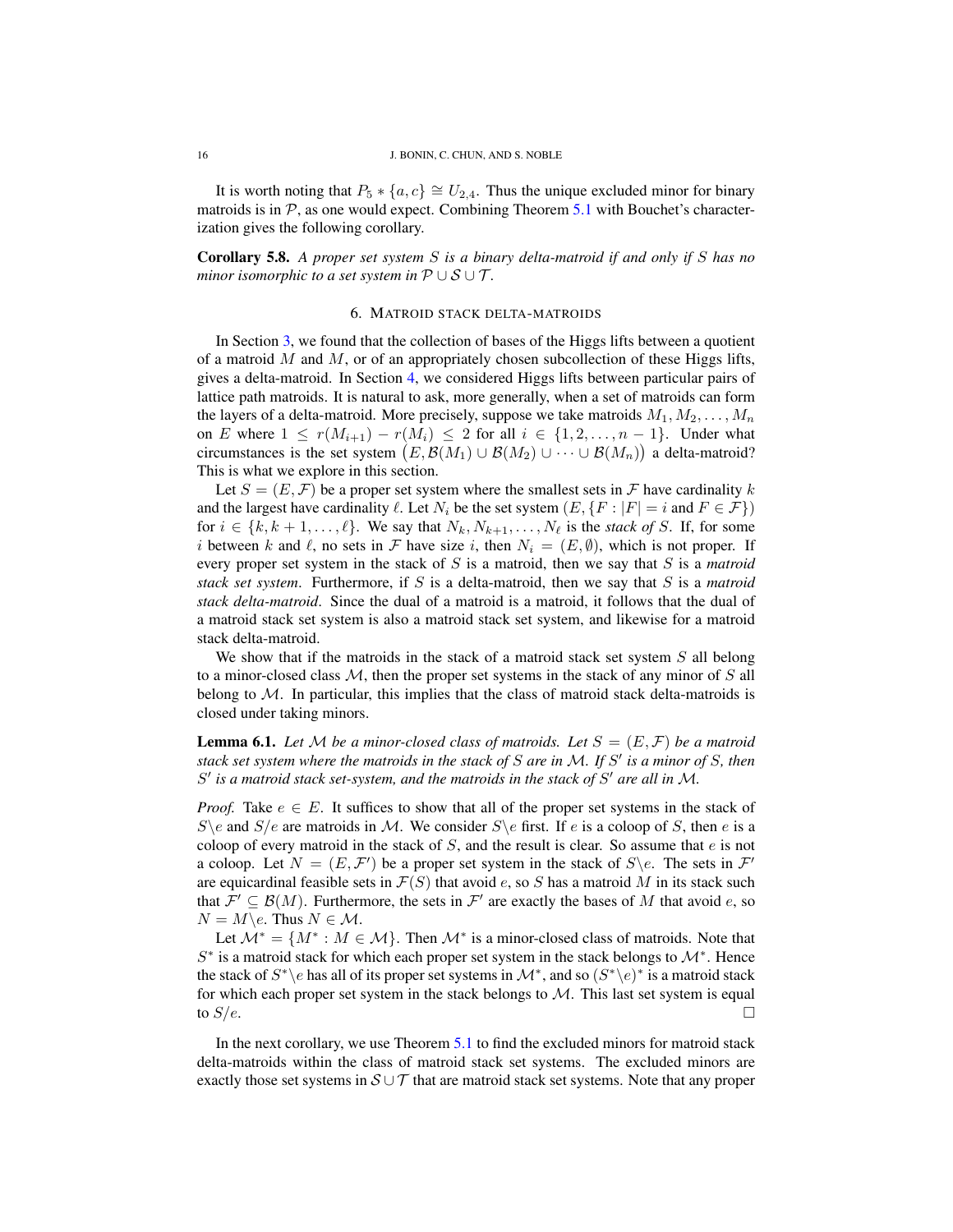<span id="page-17-0"></span>

FIGURE 10. The spanning trees of these graphs are the feasible sets of  $P_5$ .

set system  $(E, \mathcal{F})$  where  $|E| = 3$  and the sets in  $\mathcal F$  are equicardinal is a matroid. For this reason, every twist of  $T_1$ ,  $T_2$ ,  $T_3$ , or  $T_4$  is an excluded minor for matroid stack deltamatroids. Let  $\mathcal{T}_{1,2,3,4}$  be the set of these twists.

<span id="page-17-1"></span>Corollary 6.2. *Let* D *be a matroid stack set system. Then* D *is a matroid stack deltamatroid if and only if it contains no minor isomorphic to a set system in any of the following sets:*

\n- (1) 
$$
\{S_k * X : k \geq 3, X \subseteq E(S_k), \text{ and } |X| \neq k/2\}
$$
\n- (2)  $\mathcal{T}_{1,2,3,4}$
\n- (3)  $\{T_5, T_5 * a, T_5 * \{b, c, d\}\}$
\n- (4)  $\{T_6, T_6 * a, T_6 * b, T_6 * \{b, c, d\}\}$
\n- (5)  $\{T_7, T_7 * a, T_7 * b, T_7 * \{a, c, d\}, T_7 * \{b, c, d\}, T_7^*\}$
\n- (6)  $\{T_8, T_8 * a, T_8 * b, T_8 * \{a, c, d\}, T_8 * \{b, c, d\}, T_8^*\}$
\n

*Proof.* If D is a matroid stack set system that is not a delta-matroid then it must have a minor D' isomorphic to a set system in  $S \cup T$ . Moreover, Lemma [6.1](#page-16-1) implies that D' must be a matroid stack set system. The result follows by checking which elements of  $S \cup T$ are matroid stack systems.

Note that representability within the stack of a matroid stack delta-matroid does not guarantee representability of the delta-matroid. For example,  $P_5$  is an excluded minor for binary delta-matroids, but it is also a matroid stack delta-matroid where each matroid in the stack is binary. In fact, each matroid is graphic, and these graphs are depicted in Figure [10.](#page-17-0)

The class of even delta-matroids is minor-closed. Hence the next result is a corollary of Lemma [6.1.](#page-16-1)

Corollary 6.3. *The class of matroid stack delta-matroids that are even is minor-closed and dual-closed.*

The following result is easily obtained from Corollary  $6.2$  by identifying those set systems in the excluded minors for matroid stack delta-matroids that are even.

Corollary 6.4. *An even matroid stack set system is an even matroid stack delta-matroid if and only if it contains no minor isomorphic to a set system in one of the following sets:*

- (1)  $\{S_{2k} * X : k \geq 2, X \subseteq E(S_{2k}), \text{ and } |X| \neq k\},\$
- (2)  ${T_5, T_5 * a, T_5 * {b, c, d}}$
- (3)  $\{T_6, T_6 * a, T_6 * b, T_6 * \{b, c, d\}\},\$
- (4)  $\{T_7, T_7 * a, T_7 * b, T_7 * \{b, c, d\}, T_7 * \{a, c, d\}, T_7^*\}.$

We next consider matroid stack delta-matroids where each matroid in the stack is paving. A rank-r matroid is *paving* if each of its circuits has size at least r. Although the class of paving matroids is closed under minors, it is not closed under duality. Let  $D$  be a set system where every proper set system in its stack is a paving matroid. Then we say that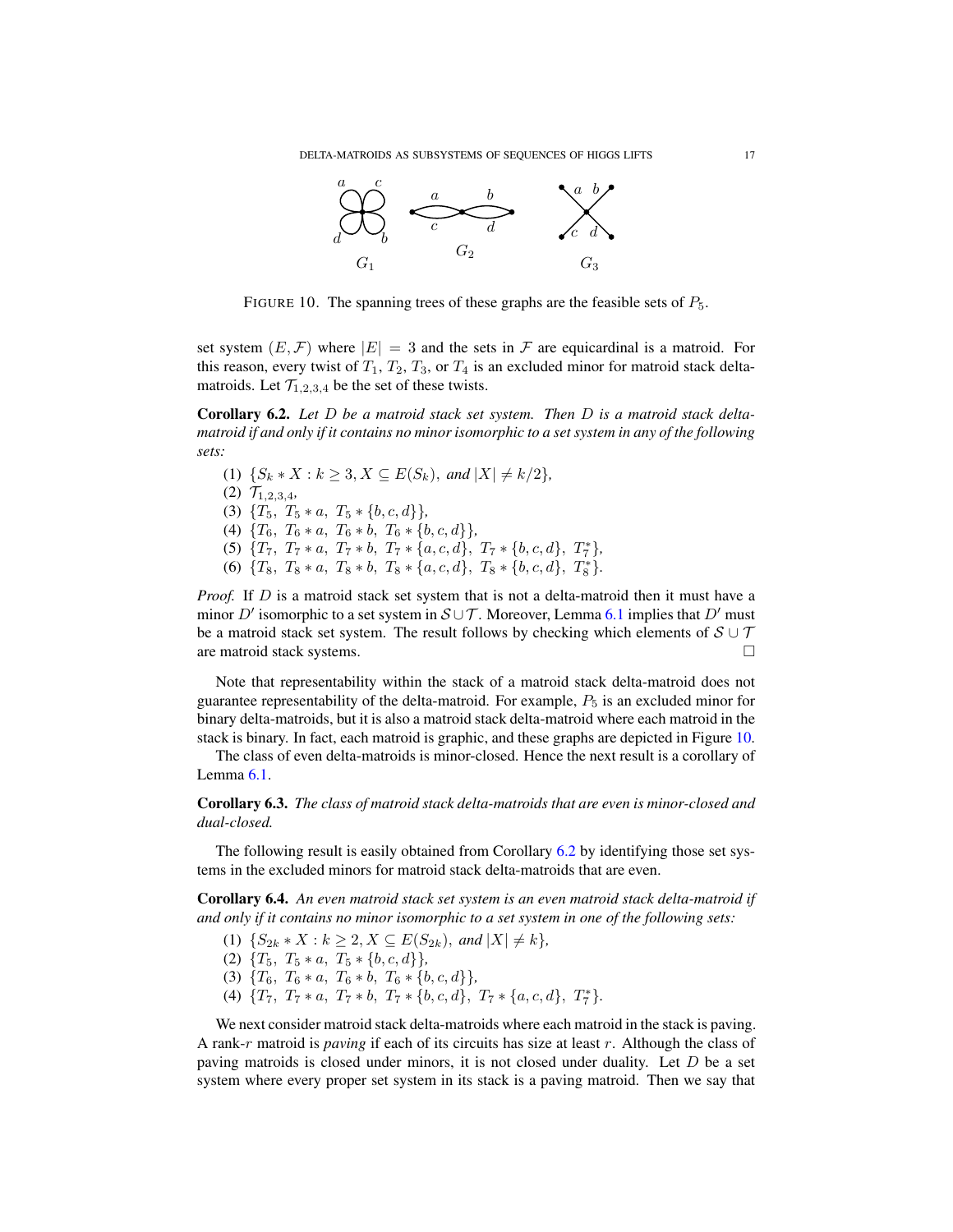D is a *paving set system*. If D is also a delta-matroid, then we say that D is a *paving delta-matroid*. The next result follows from Lemma [6.1.](#page-16-1)

#### Corollary 6.5. *Every minor of a paving delta-matroid is a paving delta-matroid.*

By identifying the paving set systems among the excluded minors for matroid stack delta-matroids, we find the excluded minors for paving delta-matroids.

Corollary 6.6. *A paving set system is a paving delta-matroid if and only if it contains no minor isomorphic to a set system in the following sets:*

(1)  $\{S_i : i \geq 3\}$ , (2)  ${T_1 * \{b, c\}, T_1^*},$ (3)  ${T_2, T_2 * {a, b}, T_2 * {b, c}, T_2^*}$ (4)  ${T_3 * b, T_3 * {b, c}}$ , (5)  $\{T_4, T_4 * b, T_4 * \{a, c\}, T_4 * \{b, c\}\},\$ (6)  ${T_6 * \{b, c, d\}},$ (7)  ${T_7, T_7 * b, T_7 * {b, c, d}}$ (8)  ${T_8, T_8 * \{b, c, d\}}.$ 

Next we consider matroid stack delta-matroids where each matroid in the stack is a sparse paving matroid. A matroid is *sparse paving* if it is paving and its dual is paving. Equivalently, a matroid is sparse paving if each non-spanning circuit is a hyperplane. Let D be a set system where every proper set system in its stack is a sparse paving matroid. Then we say that D is a *sparse paving set system*. If D is also a delta-matroid, then we say that D is a *sparse paving delta-matroid*. It is easy to see that every minor of a sparse paving matroid is sparse paving. Note that the class of sparse paving delta-matroids is closed under duality. Hence the next result follows immediately from Lemma [6.1.](#page-16-1)

## Corollary 6.7. *The class of sparse paving delta-matroids is minor-closed and dual-closed.*

In [\[24\]](#page-23-26), it is conjectured that, asymptotically, almost all matroids are sparse paving. That is, if  $sp(n)$  is the number of sparse paving matroids with n elements, and  $m(n)$  is the number of matroids with *n* elements, then it is conjectured that  $\lim_{n\to\infty} \frac{sp(n)}{m(n)} = 1$ . We make the following related conjecture.

#### Conjecture 6.8. *Asymptotically, almost all matroid stack delta-matroids are sparse paving.*

In a similar vein, one might wonder if, asymptotically, almost all delta-matroids are sparse paving, but this is far from being true, as the number of delta-matroids is significantly greater than the number of matroid stack delta-matroids. It is shown in [\[20\]](#page-23-27) that the number  $d_n$  of delta-matroids with ground set  $\{1, \ldots, n\}$  is at least  $2^{2^{n-1}}$ . On the other hand, in [\[2\]](#page-23-28) it is shown that the number  $m_n$  of matroids with ground set  $\{1, \ldots, n\}$  satisfies  $\log \log m_n \leq n - \frac{3}{2} \log n + O(1)$ , where all logs are taken to base 2. A crude estimate gives an upper bound of  $f_n = (m_n+1)^{n+1}$  for the number of matroid stack delta-matroids with ground set  $\{1, \ldots, n\}$  and  $\log \log f_n = n - \frac{1}{2} \log n + O(1) < n - 1 \le \log \log d_n$ .

Repeating this analysis for even delta-matroids yields a different picture, as it is also shown in [\[20\]](#page-23-27) that the number  $e_n$  of even delta-matroids with ground set  $\{1, \ldots, n\}$  satisfies

 $n-1-\log n \leq \log \log e_n \leq n-\log n + O(\log \log n),$ 

with the lower bound being the number of even sparse paving delta-matroids with ground set  $\{1, \ldots, n\}$ , so we pose the following open question.

Open Question 6.9. *Asymptotically, are almost all even delta-matroids sparse paving?*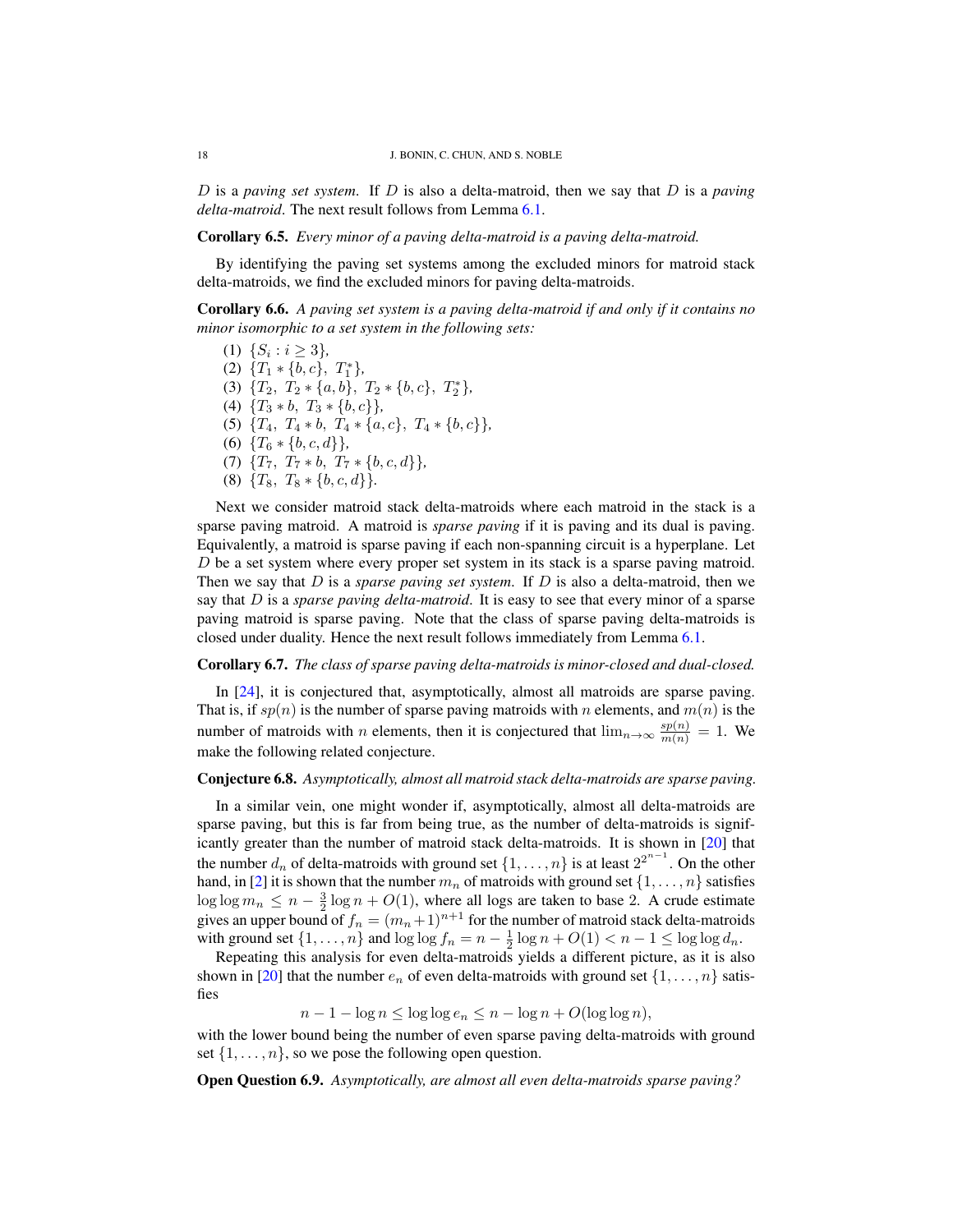It is straightforward to identify the sparse paving set systems that are excluded minors for matroid stack delta-matroids. These comprise the excluded minors for sparse paving delta-matroids within the class of sparse paving set systems. Since the class of sparse paving delta-matroids is closed under duality, every set system in the set of excluded minors for sparse paving delta-matroids has its dual also in the list of excluded minors.

Corollary 6.10. *A sparse paving set system is a sparse paving delta-matroid if and only if it contains no minor isomorphic to a set system in*

$$
\{S_i: i \geq 3\} \cup \{T_2, T_2^*, T_3 * b, T_4 * b, T_4 * \{a, c\}\}.
$$

Next we consider matroid stack delta-matroids with a stack of quotients. That is, let D be a matroid stack set system. If every matroid in the stack is a quotient of the matroid with next highest rank in the stack, then we say that D is a *quotient set system*. It follows from Lemma [2.2](#page-4-4) that a quotient of a quotient of  $M$  is also a quotient of  $M$ . Therefore every matroid in the stack of a quotient set system is a quotient of every matroid in the stack with higher rank. If  $D$  is a quotient set system, and  $D$  is a delta-matroid, then we say that it is a *quotient delta-matroid*. It also follows from Lemma  $2.2$  that  $D^*$  is also a quotient delta-matroid.

## Lemma 6.11. *The class of quotient delta-matroids is minor-closed and dual-closed.*

*Proof.* Let  $D = (E, \mathcal{F})$  be a quotient delta-matroid and take  $e \in E$ . Since  $D/e =$  $(D^*\backslash e)^*$ , it suffices to show that  $D\backslash e$  is a quotient delta-matroid. By Lemma [6.1,](#page-16-1)  $D\backslash e$  is a matroid stack delta-matroid. The matroids M and M' in the stack of  $D \backslash e$  are obtained from some matroids N and  $N'$  in the stack of D by deleting e. Without loss of generality, we assume that N is a quotient of N'. Then, by Lemma [2.3,](#page-4-2) M is a quotient of  $M'$  $\Box$ 

Note that if M is the matroid with ground set  $\{1, 2, 3, 4\}$  and set of bases

$$
\{\{1,2\},\{1,3\},\{1,4\},\{2,3\},\{2,4\}\},\
$$

then  $M * \{1,3\}$  is not a matroid stack delta-matroid. Therefore none of the classes of matroid stack delta-matroids, sparse paving delta-matroids, or quotient delta-matroids is closed under twists.

The following result is easily obtained from Corollary [6.2](#page-17-1) by identifying the quotient set systems in  $S \cup T$ .

Corollary 6.12. *A quotient set system is a quotient delta-matroid if and only if it does not have a minor in*

 $\{S_i : i \geq 3\} \cup \{T_1, T_1^*, T_2, T_2^*, T_3, T_4, T_4^*, T_5, T_6, T_7, T_7^*, T_8, T_8^*\}.$ 

We note the following two properties of even sparse paving set systems. A simple generalization of Lemma 4.1 from [\[20\]](#page-23-27) shows that if the stack of an even sparse paving set system S contains no improper set systems other than those required to ensure evenness, then  $S$  is a delta-matroid. Moreover an even sparse paving set system is also a quotient set system. Hence we have the following proposition.

Proposition 6.13. *If* S *is an even sparse paving set system, then* S *is a quotient set system.*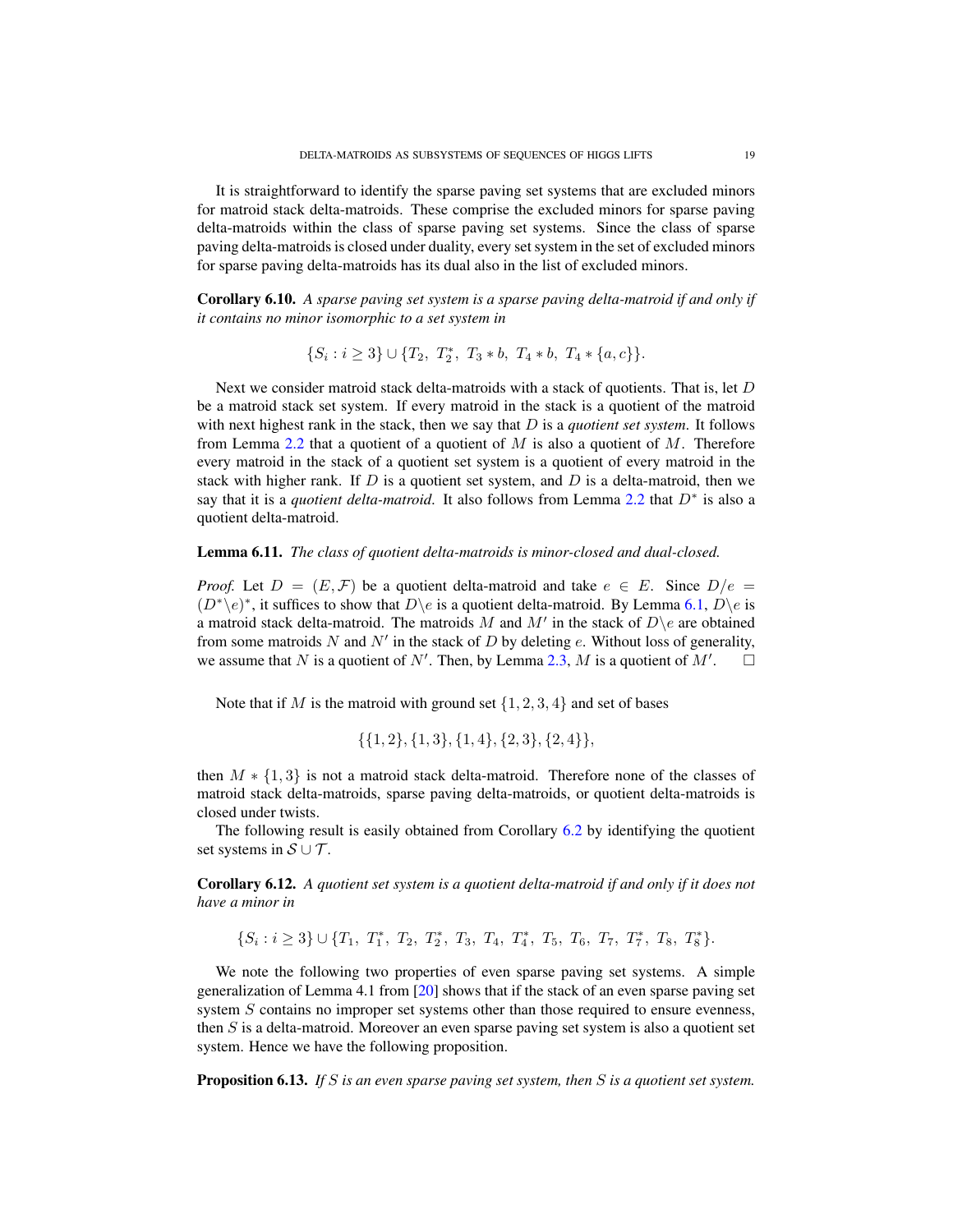# <span id="page-20-1"></span>20 J. BONIN, C. CHUN, AND S. NOBLE

| $T_{1}$                                               |  | $\{a,b\}$ $\{a,b,c\}$   Ø $\{c\}$   |  |                                 | $\{a, b, c\}$   $T_1^*$ |                  |
|-------------------------------------------------------|--|-------------------------------------|--|---------------------------------|-------------------------|------------------|
| $T_1 * \{a\}$ $\begin{cases} a\} \{b,c\} \end{cases}$ |  |                                     |  | $\{a\} \quad \{b,c\} \ \{a,c\}$ |                         | $T_1 * \{b, c\}$ |
| $T_1 * \{c\}$                                         |  | ${c}$ ${a,b}$ ${a,b,c}$ $\emptyset$ |  | $\{c\}$ $\{a,b\}$               |                         | $T_1 * \{a, b\}$ |

7. APPENDIX: THE TWISTS OF  $T_1, T_2, \ldots, T_8$ 

<span id="page-20-0"></span>TABLE 1. All twists of  $T_1$  up to isomorphism. Dual pairs are side by side.

$$
T_2 \begin{array}{|c|c|c|c|c|} \hline q & \{a,b\} & \{a,b,c\} & \emptyset & \{c\} & \{a,b,c\} & T_2^* \\\hline \{a\} & \{a,c\} & \{b\} & \{b,c\} & \{a\} & \{a,c\} & \{a,b,c\} \\ \hline \{c\} & \{c\} & \{a,b\} & \{a,b\} & \{a,b\} & \{a,b\} \\ \hline \{c\} & \{a,b\} & \{a,b,c\} & \emptyset & \{c\} & \{a,b\} & \{a,b\} \\ \hline \end{array}
$$

TABLE 2. All twists of  $T_2$  up to isomorphism.

$$
T_3 \begin{array}{c|c|c|c|c} T_3 & \boxed{\emptyset & \{a\} & \{a,b\} & \{a,b,c\}} \\ \hline & & T_3 \ast \{b\} & & \boxed{\{a\} & \{a,b\} \\ \hline & & \{b\} & \{a,c\} \\ \end{array}
$$
\n
$$
T_3 \ast \{a\} \begin{array}{c|c|c|c} \hline a & \{a\} & \{a,b\} & \{a\} \\ \hline & & \{b,c\} & \{a,b,c\} \\ \end{array} \begin{array}{c|c|c} \hline & T_3 \ast \{b,c\} & \end{array}
$$

TABLE 3. All twists of  $T_3$  up to isomorphism. A twist alone in a row is self-dual.

|                                                                                                |  |                                                                                                                                                                 |  | $T_4 \begin{bmatrix} \emptyset & \{a\} & \{a,b\} \end{bmatrix}$ $\{a,b,c\} \begin{bmatrix} c \emptyset & \{b,c\} & \{a,b,c\} \end{bmatrix} T_4^*$ |                                                                                                                                                                          |
|------------------------------------------------------------------------------------------------|--|-----------------------------------------------------------------------------------------------------------------------------------------------------------------|--|---------------------------------------------------------------------------------------------------------------------------------------------------|--------------------------------------------------------------------------------------------------------------------------------------------------------------------------|
| $I_4*\{a\}\begin{array}{ l }\hline \{a\} \\\emptyset & \{b\} \\\hline \{c\}\end{array}\{b,c\}$ |  |                                                                                                                                                                 |  |                                                                                                                                                   | $\begin{array}{c c} \hline \{ \overline{b},c \} \ \hline \ \{a,c\} & \{a,b,c\} \ \hline \ \{a,b\} \end{array} \begin{array}{c} \overline{1} \ T_4*\{b,c_1\} \end{array}$ |
| $T_4 * \{b\}$                                                                                  |  | $\begin{array}{cc} \{a\} & \{a,b\} \ \{b\} & \{a,c\} & \{a,b,c\} \end{array} \begin{array}{cc} \{\alpha\} & \{\alpha\} & \{b,c\} \ \{b\} & \{a,c\} \end{array}$ |  |                                                                                                                                                   | $T_4 * \{a, c\}$                                                                                                                                                         |

TABLE 4. All twists of  $T_4$  up to isomorphism.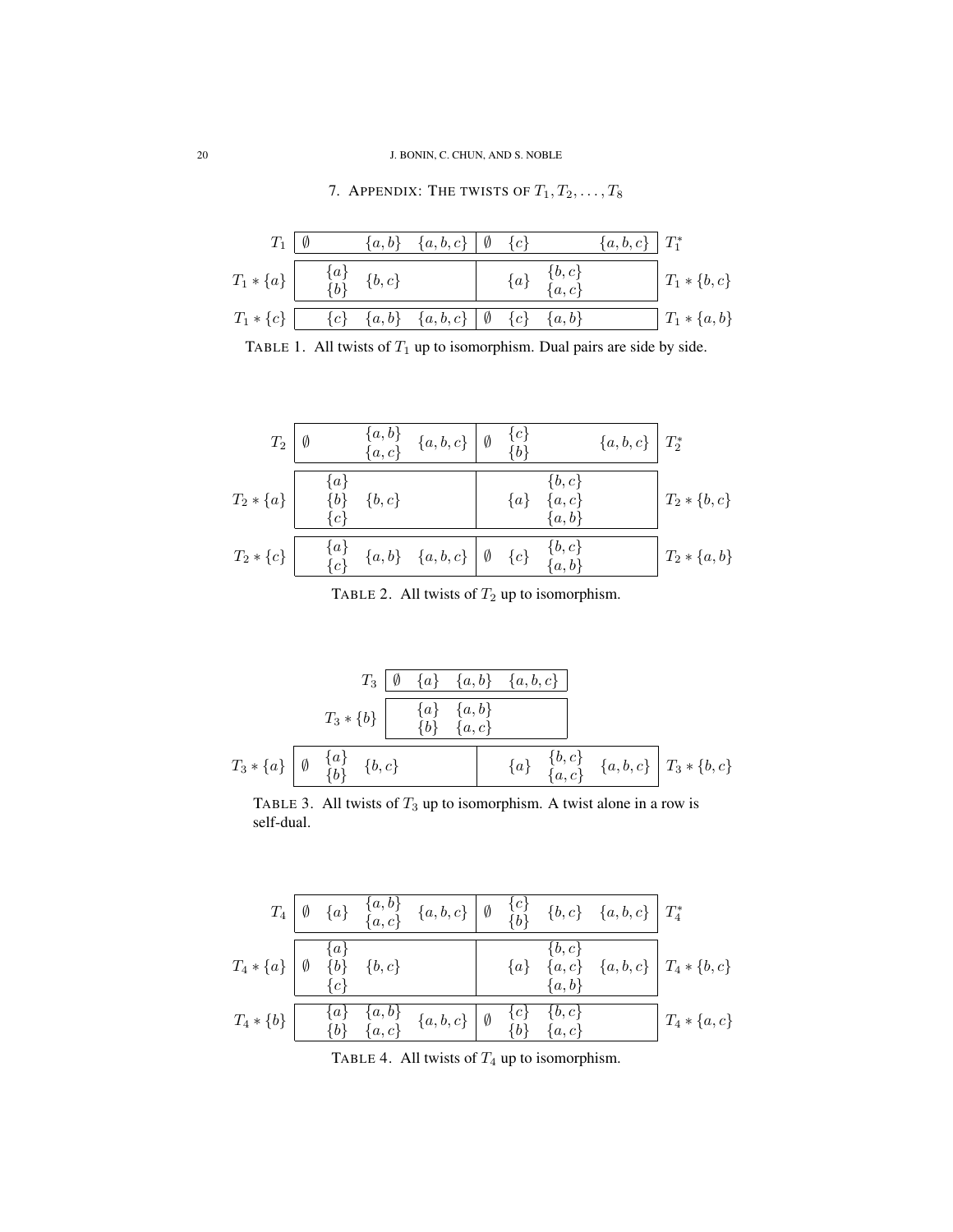

TABLE 5. All twists of  $T_5$  up to isomorphism.



TABLE 6. All twists of  $T_6$  up to isomorphism.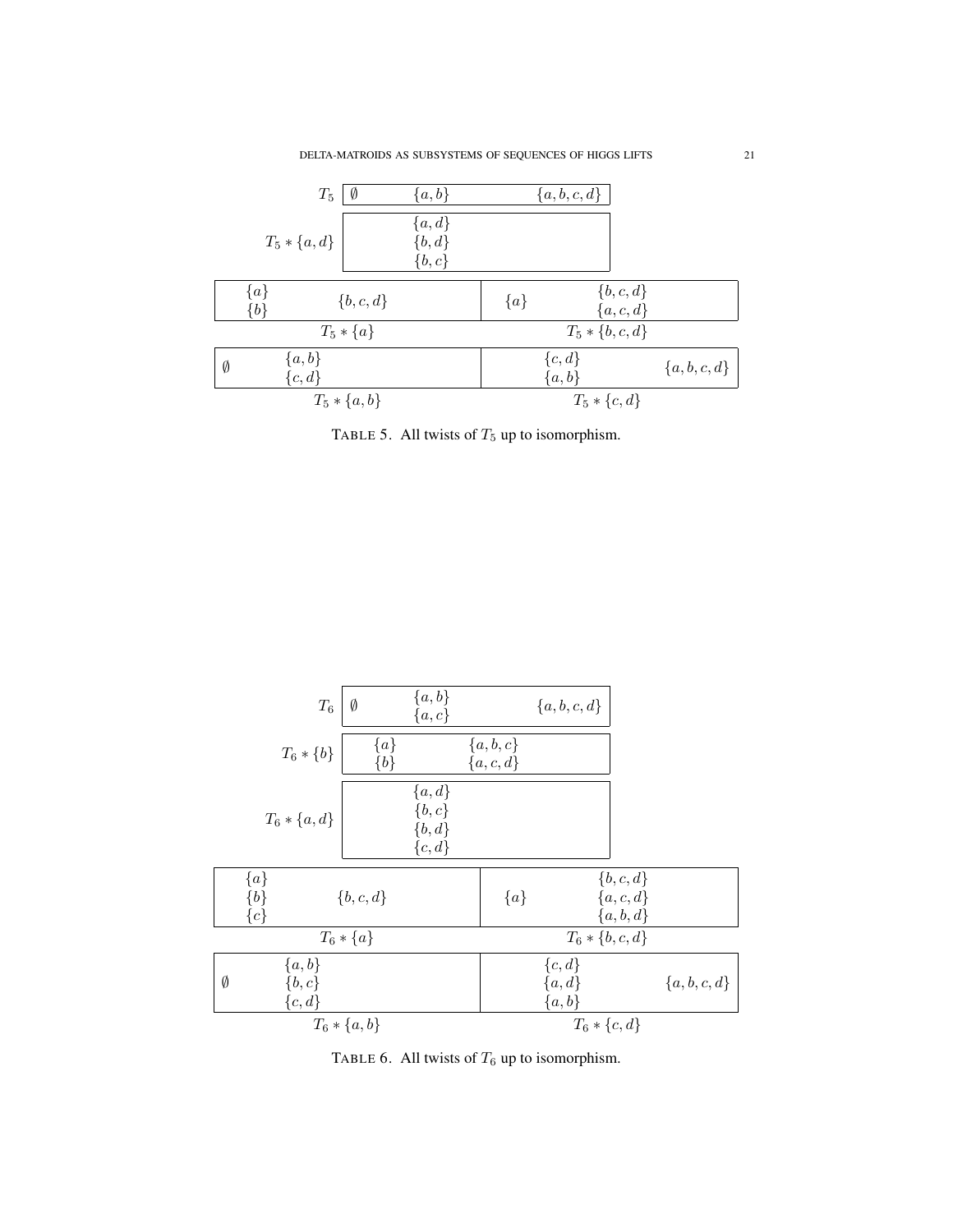| Ø           | ${a,b}$<br>$\{a,c\}$<br>${a,d}$                         | ${a,b,c,d}$ | Ø                         | $\{c,d\}$<br>${b,d}$<br>$\{b,c\}$                    | ${a,b,c,d}$ |
|-------------|---------------------------------------------------------|-------------|---------------------------|------------------------------------------------------|-------------|
|             | $T_7$                                                   |             |                           | $T_7^*$                                              |             |
|             | ${a}$<br>${b}$<br>$\{b,c,d\}$<br>${c}$<br>$\{d\}$       |             | ${a}$                     | $\{b,c,d\}$<br>${a, c, d}$<br>${a,b,d}$<br>${a,b,c}$ |             |
|             | $T_7 * \{a\}$                                           |             |                           | $T_7 * \{b, c, d\}$                                  |             |
|             | ${a,b,c}$<br>${a}$<br>${a,b,d}$<br>${b}$<br>${a, c, d}$ |             | $\{d\}$<br>${c}$<br>${b}$ | $\{b,c,d\}$<br>${a, c, d}$                           |             |
|             | $T_7 * \{b\}$                                           |             |                           | $T_7 * \{a, c, d\}$                                  |             |
| $\emptyset$ | $\{a,b\}$<br>$\{b,c\}$<br>${b,d}$<br>$\{c,d\}$          |             |                           | $\{c,d\}$<br>${a,d}$<br>$\{a,c\}$<br>$\{a,b\}$       | ${a,b,c,d}$ |
|             | $T_7 * \{a, b\}$                                        |             |                           | $T_7 * \{c, d\}$                                     |             |

TABLE 7. All twists of  $T_7$  up to isomorphism.

| Ø           |                                        | $\{a,b\}$<br>${a} \quad {a, c}$<br>${a,d}$      | $\{a, b, c, d\}$ | Ø                | $\{c,d\}$<br>$\{b,c\}$                       |                                                        | ${b,d}$ ${b,c,d}$ ${a,b,c,d}$ |
|-------------|----------------------------------------|-------------------------------------------------|------------------|------------------|----------------------------------------------|--------------------------------------------------------|-------------------------------|
|             |                                        | $T_8$                                           |                  |                  |                                              | $T_8^*$                                                |                               |
| $\emptyset$ | $\{a\}$<br>$\{b\}$<br>${c}$<br>$\{d\}$ | $\{b,c,d\}$                                     |                  | ${a}$            |                                              | $\{b,c,d\}$<br>${a, c, d}$<br>${a,b,d}$<br>${a,b,c}$   | ${a, b, c, d}$                |
|             |                                        | $T_8 * \{a\}$                                   |                  |                  |                                              | $T_8 * \{b, c, d\}$                                    |                               |
|             | ${a}$<br>${b}$                         | ${a,b,c}$<br>${a,b}$ ${a,b,d}$<br>${a, c, d}$   |                  | $\{d\}$<br>${b}$ |                                              | ${c \brace c} {c \brace c,d} \quad {c,d \brace a,c,d}$ |                               |
|             |                                        | $T_8 * \{b\}$                                   |                  |                  |                                              | $T_8 * \{a, c, d\}$                                    |                               |
| $\emptyset$ | ${b}$                                  | $\{a,b\}$<br>$\{b,c\}$<br>$\{b, d\}$<br>${c,d}$ |                  |                  | $\{c,d\}$<br>${a,d}$<br>$\{a,c\}$<br>${a,b}$ |                                                        | ${a, c, d} \{a, b, c, d\}$    |
|             |                                        | $T_8 * \{a, b\}$                                |                  |                  |                                              | $T_8 * \{c, d\}$                                       |                               |

<span id="page-22-0"></span>TABLE 8. All twists of  $T_8$  up to isomorphism.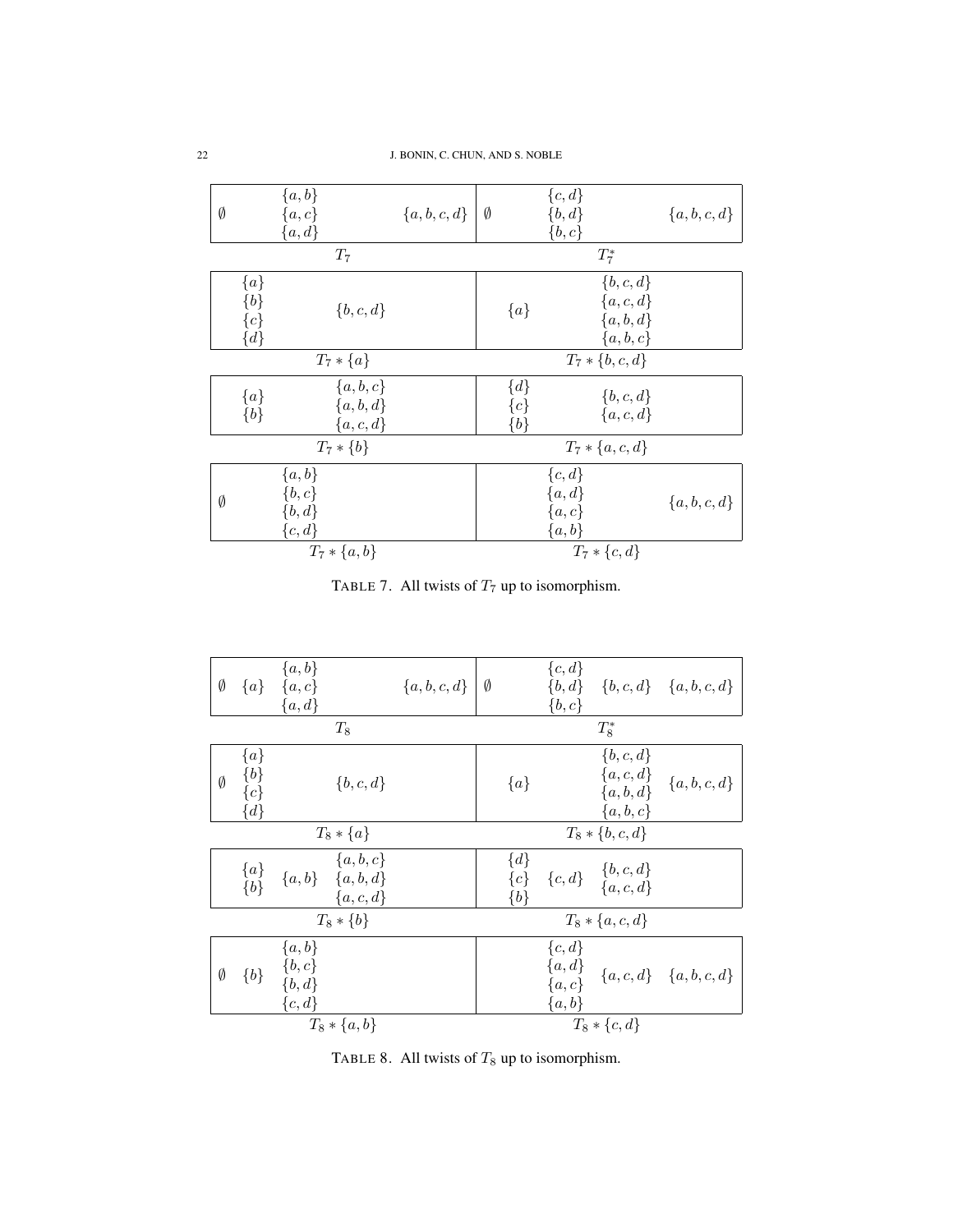#### ACKNOWLEDGMENTS

The authors thank the referee for comments that improved the exposition. J. Bonin thanks Vic Reiner for discussions that led to discovering special cases of what later grew into the lattice path delta-matroids that are introduced here.

#### **REFERENCES**

- <span id="page-23-10"></span>[1] S. An, J. Jung, and S. Kim, Facial structures of lattice path matroid polytopes, preprint, arXiv:1701.00362.
- <span id="page-23-28"></span>[2] N. Bansal. R. A. Pendavingh, and J. G. van der Pol, On the number of matroids, *Combinatorica* 35 (2015) 253–277.
- <span id="page-23-11"></span>[3] J. Bonin, Lattice path matroids: the excluded minors, *J. Combin. Theory Ser. B* 100 (2010) 585–599.
- <span id="page-23-23"></span>[4] J. Bonin and O. Giménez, Multi-path matroids, *Combin. Probab. Comput.* **16** (2007) 193-217.
- <span id="page-23-12"></span>[5] J. Bonin and A. de Mier, Lattice path matroids: structural properties, *European J. Combin.* 27 (2006) 701– 738.
- <span id="page-23-22"></span>[6] J. Bonin, A. de Mier, and M. Noy, Lattice path matroids: enumerative aspects and Tutte polynomials, *J. Combin. Theory Ser. A* 104 (2003) 63–94.
- <span id="page-23-7"></span>[7] J. Bonin and W. Schmitt, Splicing matroids, *European J. Combin.* 32 (2011) 722–744.
- <span id="page-23-0"></span>[8] A. Bouchet, Greedy algorithm and symmetric matroids, *Math. Program.* 38 (1987) 147–159.
- <span id="page-23-24"></span>[9] A. Bouchet, Maps and delta-matroids, *Discrete Math.* 78 (1989) 59–71.
- <span id="page-23-25"></span>[10] A. Bouchet, Representability of ∆-matroids, in *Proceedings of the 6th Hungarian Colloquium of Combina*torics, Colloq. Math. Soc. János Bolyai, (1987) 167-182.
- <span id="page-23-3"></span>[11] A. Bouchet, Multimatroids II. Orthogonality, minors and connectivity, *Electron. J. Combin.* 5 (1998), Paper 8, 25 pp.
- <span id="page-23-4"></span>[12] A. Bouchet and A. Duchamp, Representability of delta-matroids over GF(2), *Linear Algebra Appl.* 146 (1991) 67–78.
- <span id="page-23-6"></span>[13] T.H. Brylawski, Constructions, in: *Theory of Matroids*, N. White ed. Cambridge Univ. Press, Cambridge, (1986) 127–223.
- <span id="page-23-1"></span>[14] C. Chun, I. Moffatt, S. D. Noble, and R. Rueckriemen, Matroids, delta-matroids and embedded graphs, preprint, arXiv:1403.0920v2.
- <span id="page-23-2"></span>[15] C. Chun, I. Moffatt, S. D. Noble, and R. Rueckriemen, On the interplay between embedded graphs and delta-matroids, *Proc. Lond. Math. Soc.* in press.
- <span id="page-23-13"></span>[16] E. Cohen, P. Tetali, and D. Yeliussizov, Lattice path matroids: negative correlation and fast mixing, preprint, arXiv:1505.06710.
- <span id="page-23-14"></span>[17] E. Delucchi and M. Dlugosch, Bergman complexes of lattice path matroids, *SIAM J. Discrete Math.* 29 (2015) 1916–1930.
- <span id="page-23-9"></span>[18] C. Dupont, A. Fink, and L. Moci, Universal Tutte characters via combinatorial coalgebras, *Algebr. Comb.* to appear.
- <span id="page-23-15"></span>[19] S. Eu, Y. Lo, and Y. Tsai, Toric g-polynomials of hook shape lattice path matroid polytopes and product of simplices, preprint, arXiv:1508.04674.
- <span id="page-23-27"></span>[20] D. Funk, D. Mayhew and S. Noble, How many delta-matroids are there? preprint, *European J. Combin.* 69 (2018) 149–158.
- <span id="page-23-16"></span>[21] K. Knauer, L. Martínez-Sandoval, and J. L. Ramírez Alfonsín, On lattice path matroid polytopes: integer points and Ehrhart polynomial, *Discrete Comput. Geom.* (2018).
- <span id="page-23-17"></span>[22] K. Knauer, L. Martínez-Sandoval, and J. L. Ramírez Alfonsín, A Tutte polynomial inequality for lattice path matroids, *Adv. in Appl. Math.* 94 (2018) 23–38.
- <span id="page-23-8"></span>[23] J. P. S. Kung, Strong maps, in: *Theory of Matroids*, N. White ed. Cambridge Univ. Press, Cambridge, (1986) 224–253.
- <span id="page-23-26"></span>[24] D. Mayhew, M. Newman, D. Welsh, and G. Whittle, On the asymptotic proportion of connected matroids, *European J. Combin.* 32 (2011) 882–890.
- <span id="page-23-18"></span>[25] A. de Mier and M. Noy, A solution to the tennis ball problem, *Theoret. Comput. Sci.* 346 (2005) 254–264.
- <span id="page-23-19"></span>[26] J. Morton and J. Turner, Computing the Tutte polynomial of lattice path matroids using determinantal circuits, *Theoret. Comput. Sci.* 598 (2015) 150–156.
- <span id="page-23-5"></span>[27] James G. Oxley, *Matroid Theory*, second edition, Oxford University Press, Oxford, (2011).
- <span id="page-23-20"></span>[28] J. Schweig, Toric ideals of lattice path matroids and polymatroids, *J. Pure Appl. Algebra* 215 (2011) 2660– 2665.
- <span id="page-23-21"></span>[29] J. Schweig, On the h-vector of a lattice path matroid, *Electron. J. Combin.* 17 (2010) Note 3, 6pp.